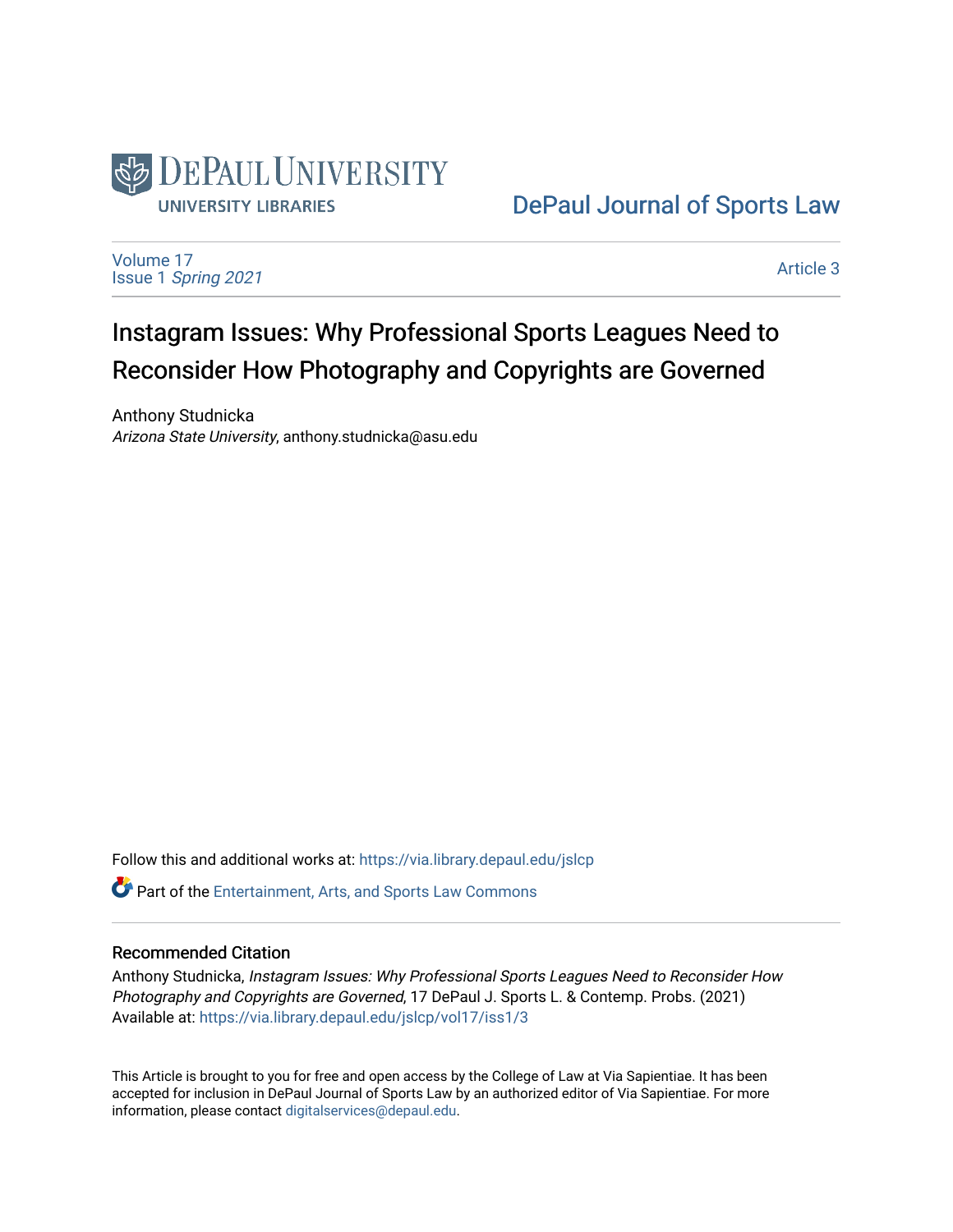#### I. INTRODUCTION

Most top professional athletes have lucrative contracts with their teams. Additionally, many athletes generate income from marketing and endorsement deals. In recent years, athletes have taken a deliberate approach towards building their personal brands. The more known, liked, and marketable an athlete is, the greater their potential income from marketing opportunities. One way to measure this potential is using social media.

Athletes can increase their marketability through eliciting and creating positive interactions with fans on social media. For example, LeBron James is one of the most famous athletes in the world. James has over 76 million followers on Instagram and 23 million likes on his official Facebook page. James' posts on these channels receive an extraordinary number of views. According to Opendorse, in January 2021, James ranked first among athletes on social media.<sup>1</sup> His Twitter and Instagram accounts have 29.9 million engagements. Ultimately, the number of views a post has is what drives monetary value.

When James decides to take to Instagram and post a photograph, can he post whatever image of himself he wants? Consider an image of him towering over a defender slamming a basketball with dynamic authority during a rim-bending slam-dunk. In the background, there are 20,000 fans. The dunk comes in the midst of leading his team during a hard-fought road game, of which they come out victorious. Such posts generate interactions, driving fan engagement. Posting such a photo can be great for James and his individual likeness, help grow his persona, and potentially lead to an increase in his worth. However, are such posts legal? Are such posts permitted under existing collective bargaining agreements?

These questions implicate issues unique to copyright law. Consider an example from December 2019, when James posted a photo depicting the previously mentioned dunk. The photo was taken by photographer Steve Mitchell. As discussed herein, James likely could not legally post the photo without committing copyright infringement. Moreover, the National Basketball Association's ("NBA") Collective Bargain Agreement ("CBA") currently does not protect James. Indeed, the CBA should be updated to reflect the realities of the digital age and current social media trends.

Because many CBAs are outdated, professional athletes have become targets for photojournalists to sue for copyright infringement. Accordingly, the agreements governing professional sports leagues are best suited to address how photography and any accompanying copyright rights are handled. Implementing the recommended changes will reduce disputes while supporting the creation of new works that can be consumed and enjoyed by the public.

This note discusses the application of copyright law to this context including how copyright law impacts collective bargaining agreements. Part III discusses prior, analogous cases where similar

 $1$  @opendorse, TWITTER (Feb. 12, 2021, 1:58pm) https://twitter.com/opendorse/status/1360332564620333067?s=21.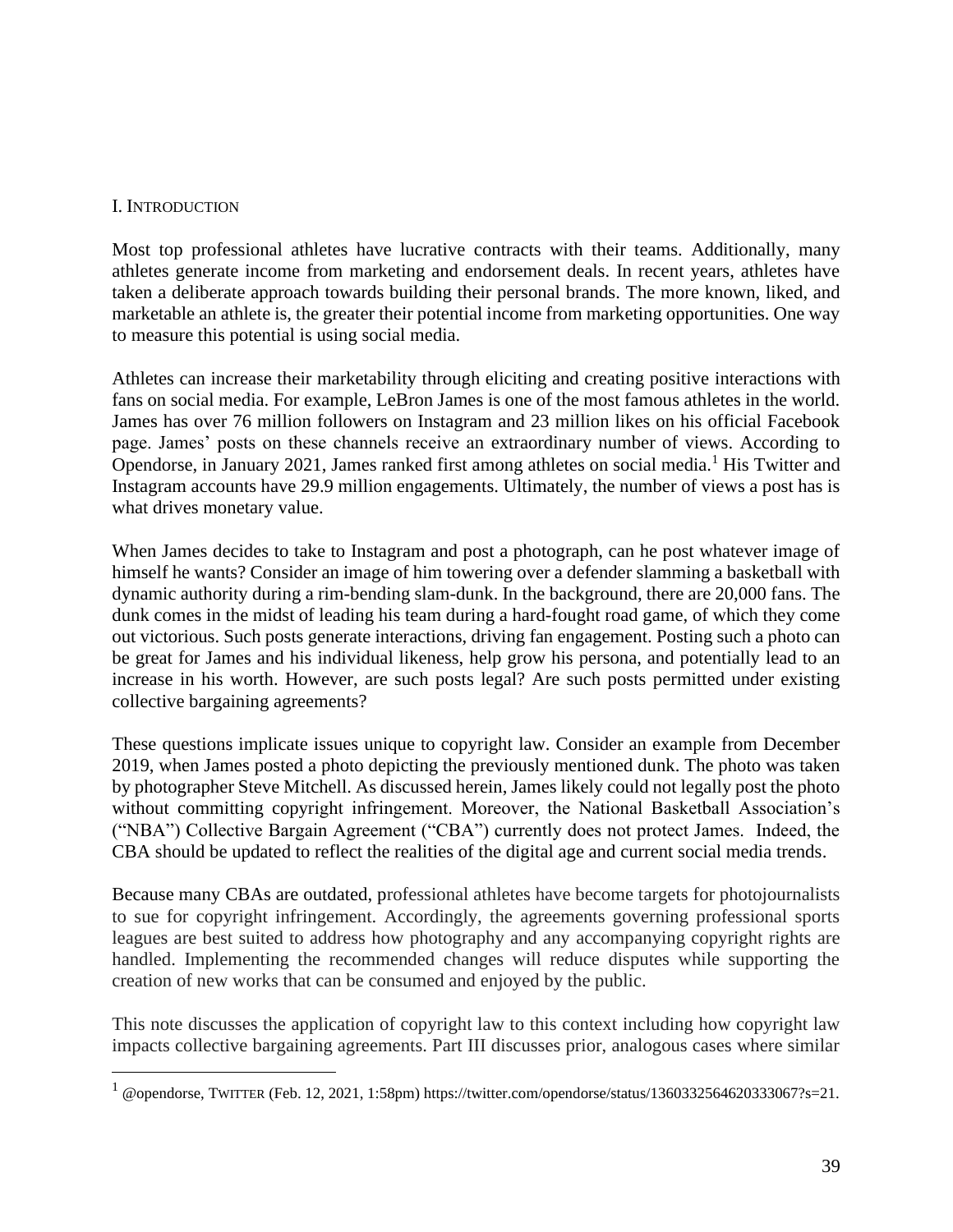issues have arisen, Part VI walks through a detailed analysis of the Mitchell v. James lawsuits, and finally, Part V provides recommendations to better protect athletes from liability.

#### II. PHOTOGRAPHS ARE COPYRIGHTABLE AND, BY DEFAULT, OWNED BY THE PHOTOGRAPHER

#### *A. Creation and Ownership of Copyrightable Works*

Congress derives its authority to create copyright law from Article I, Section 8, Clause 8, of the U.S. Constitution, commonly referred to as the "IP Clause." Copyrights exist to provide rights to creators for original expressions. Indeed, copyright grants authors five exclusive rights including the right to reproduce, prepare derivate works, distribute copies of the work, perform the work publicly, and display the work publicly.<sup>2</sup> The rationale for copyright law is that it exists to promote expression which encourages public learning and knowledge.

Copyrightable expressions must be the appropriate subject matter, original, and include at least a minimal degree of creativity fixed in a tangible medium. Copyright protection arises automatically once these requirements are satisfied, although additional benefits are obtained by formally registering the work with the U.S. Copyright Office.

Common eligible subject matters include literacy works, musical works, dramatic works, pantomimes and choreographic works, pictorial, graphic, and sculptural works, motion pictures and audiovisual works, sound recordings, and architectural works.<sup>3</sup> This list is non-exhaustive, thus even works outside this list may be copyright protected. Originality is met when an author independently creates a work without copying from another provided that the work exhibits a minimal degree of creativity.<sup>4</sup> Fixation is met when a work is embodied in a tangible medium, such as a memory card, that permits it to be perceived for more than transitory duration.<sup>5</sup>

Registering a copyright with the U.S. Copyright Office provides official notice of ownership in the public record. It prevents an infringer from claiming innocent infringement. While this choice is voluntary, it is beneficial because it is required to file suit and makes additional remedies available.<sup>6</sup>

Infringement of a copyright can be direct or indirect. To prove direct infringement, there must be an element of volition or causation.<sup>7</sup> Direct infringement is strict liability, which means intent is irrelevant. Indirect infringement may arise under a pair of legal doctrines. These doctrines include

 $^{2}$  17 U.S.C. § 106.

 $3$  17 U.S.C. § 102(a).

<sup>4</sup> *Feist Publications, Inc. v. Rural Tel. Serv. Co.*, 499 U.S. 340, 345 (1991).

 $^5$  17 U.S.C. § 101.

 $6$  17 U.S.C. § 412.

<sup>7</sup> *See Religious Tech. Ctr. v. Netcom On-Line Commc'n Servs.*, Inc., 907 F.Supp. 1361, 1370 (N.D. Cal. 1995).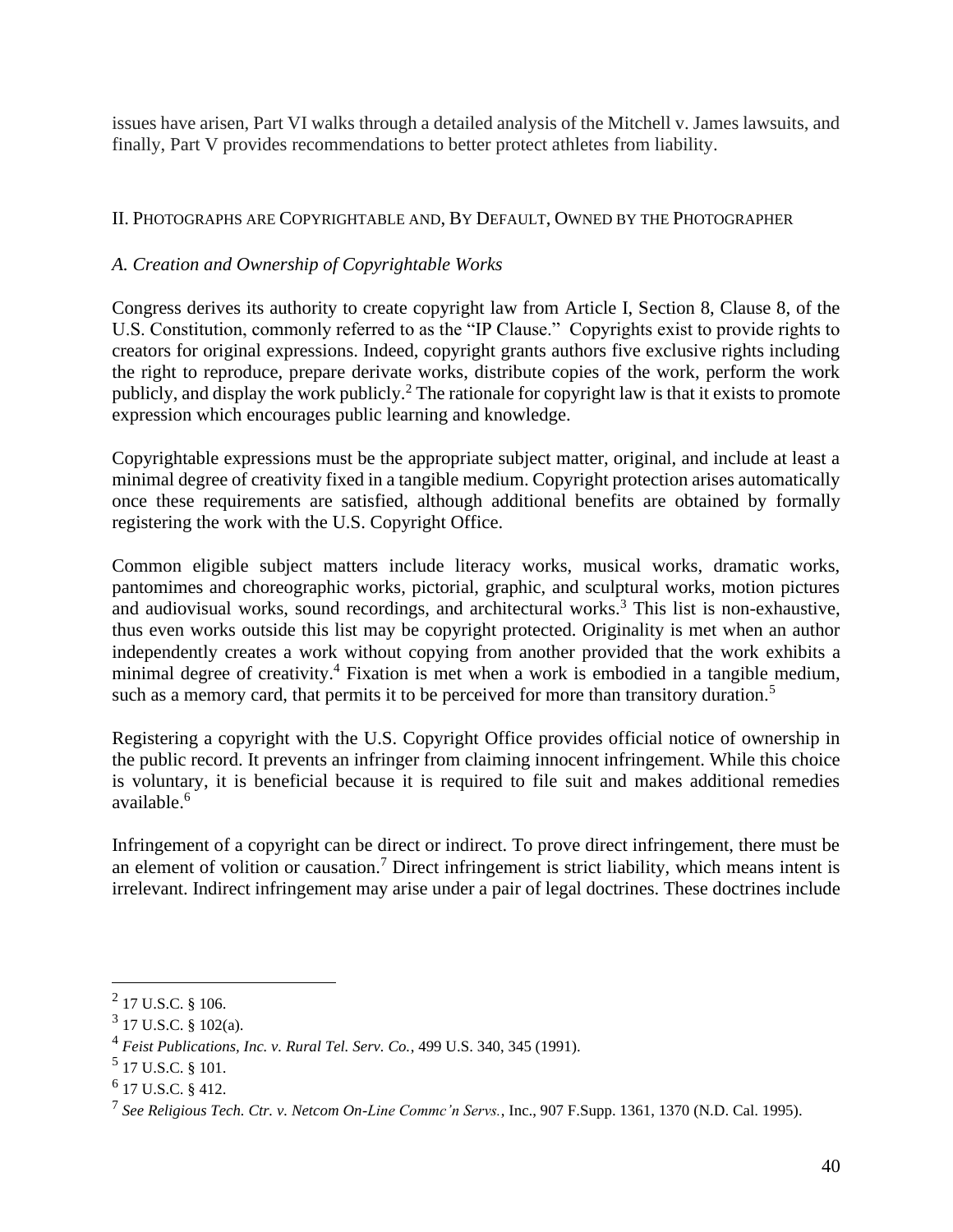vicarious infringement, which requires control and financial benefit being present<sup>8</sup>, or contributory infringement, which requires knowledge and material contribution, or inducement to be present.<sup>9</sup>

Copyright ownership includes three distinct categories. These three categories are (1) sole and joint authorship<sup>10</sup>; (2) works made for hire<sup>11</sup>; and (3) transfers<sup>12</sup> which are commonly referred to as assignments or licenses.

For joint ownership of a copyright to exist, there must be at least two authors who have an intent that their contributions be merged.<sup>13</sup> Further, this merger must result in inseparable or interdependent parts of a whole.<sup>14</sup>

Section 101 of the Copyright Act outlines the two situations in which a work made for hire may arise. A work made for hire arises when: (1) a work is prepared by an employee within the scope of their employment; or (2) a work is specifically commissioned for use as a contribution to a collective work, as part of a motion picture or other audiovisual work, as a translation, as a supplementary work, as a compilation, as an instructional text, as a test, as answer material for a test, or as an atlas, if the parties agree, signed in writing, that the work shall be considered a work made for hire.<sup>15</sup> In analyzing if a work was created within the scope of employment, there are three factors. These factors include if (1) the work was in the realm of the work in which the employee was hired to perform; (2) the employee's creation of the program occurred substantially within the authorized time and space limits of their job; and (3) the work was actuated by a purpose to serve the employer's interests.<sup>16</sup> To determine whether the creator was an "employee" at the time the work was created, courts use common law principles of agency and employment law rather than relying merely on a written statement designating someone an employee.<sup>17</sup>

The final ownership category of assignments and licenses covers contractual transfers of a copyright and is outlined in 17 U.S.C. § 201(d). Licenses and assignments can be exclusive, meaning the author does not retain the copyright, or non-exclusive, meaning the author does retain for themselves or someone else the copyright. In transferring a copyright, a license refers to anything less than the entire copyright, whereas an assignment refers to a transfer of all of the rights. If a transfer is exclusive, copyright owners must sign a writing that manifests their intent to transfer the rights.<sup>18</sup>

<sup>18</sup> 17 U.S.C. § 204(a).

<sup>8</sup> *See Shapiro, Bernstein & Co. v. H.L. Green Co.*, 316 F.2d 304 (2d Cir. 1963).

<sup>9</sup> *See Gershwin Publ'g Corp. v. Columbia Artists Mgmt.*, 443 F.2d 1159 (2d Cir. 1971).

 $10$  17 U.S.C. § 201(a).

 $11$  17 U.S.C. § 201(b).

 $12$  17 U.S.C. § 201(d).

 $^{13}$  17 U.S.C. § 101.

 $^{14}$  *Id.* 

<sup>15</sup> 17 U.S.C. § 101.

<sup>16</sup> *Cramer v. Crestar Fin. Corp.*, 67 F.3d 294 (4th Cir.) (unpublished opinion).

<sup>17</sup> For further analysis in determining whether an employment relationship exists, see *Cmty. for Creative Non-Violence v. Reid*, 490 U.S. 730 (1989).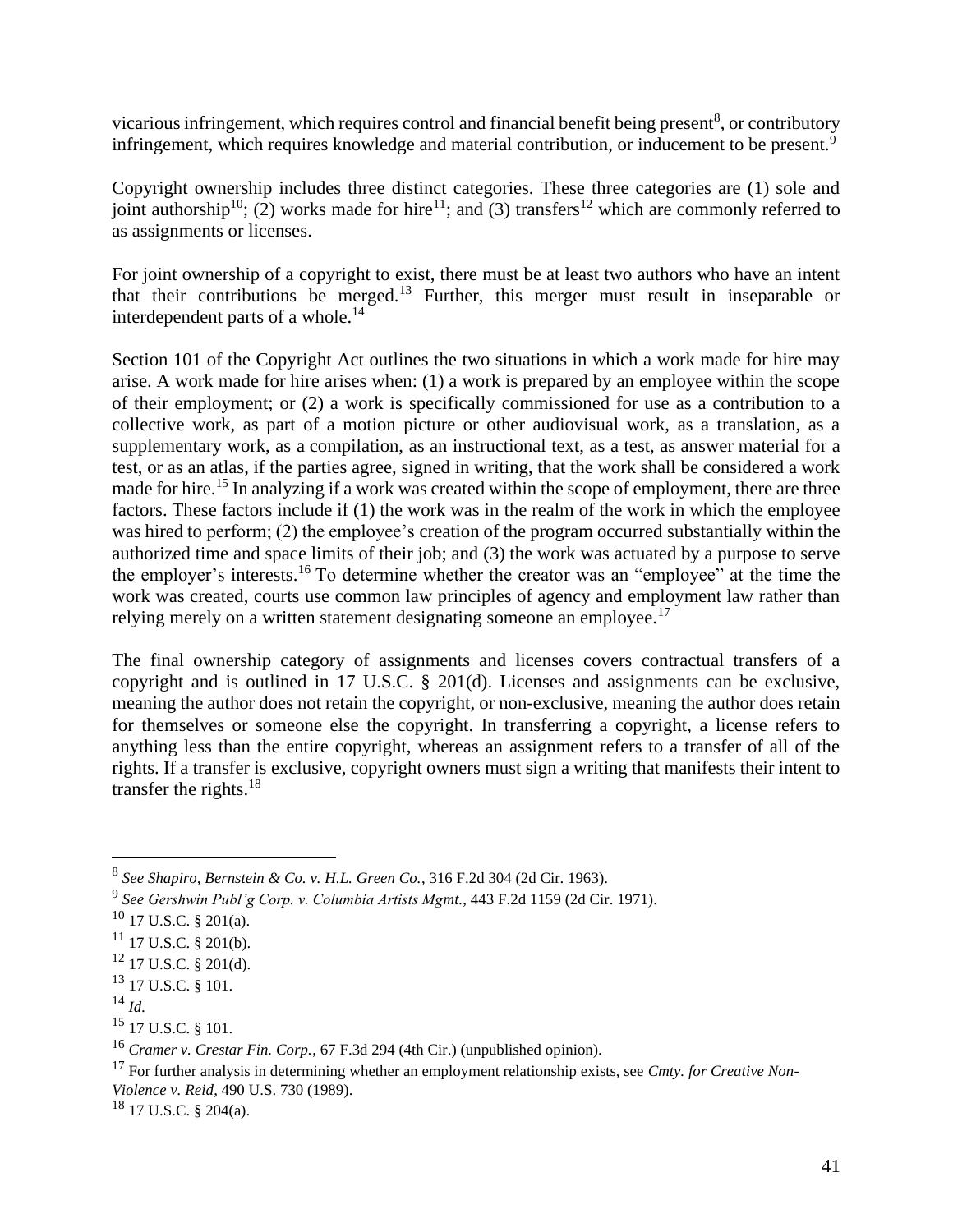#### *B. Copyright Protection for Social Media Content*

Today, copyright protection for photographs taken by known authors begins on the date of creation and ends 70 years after the death of the author.<sup>19</sup> Copyright protection for works made by unknown authors or works made for hire is the shorter of 95 years from the year of publication, or 120 years from the year of creation.<sup>20</sup> As noted above, there are benefits to formally registering the copyrighted work with the Copyright Office. However, copyright protection arises automatically when the work is created without any formal registration required.

Generally, the copyright of a photograph belongs to the photographer, not the subject of a photograph. This is true except in limited specific situations, such as joint authorship or works made for hire. However, typically, photographers own the copyright to their photographs because photographs represent the photographers' creative work. 17 U.S.C. § 201 states that copyright ownership vests in the author or authors of a work.<sup>21</sup> While 17 U.S.C.  $\S$  201 does not define an author, the Supreme Court has defined the term to mean the person "to whom anything owes its origin, originator, maker, one who completes a work of science or literature … the person who puts the ideas of the mind into a visible expression."<sup>22</sup> Regarding photographs, a photographer is the party who arranges the scene, decides on the lighting, angles, colors, and other features of a photograph.<sup>23</sup> Therefore, a photographer is analogous to a painter crafting a painting or a writer writing an original work.<sup>24</sup>

To transfer ownership of a copyright, a contract must exist between the photographer and the interested party. Any party who is interested can contract to own a copyright, whether it be the subject of the photograph, or some other individual or entity. Since photographers own their creative works, they also control the right of reproduction.<sup>25</sup> In other words, the photographer owns the right to republish it on social media and has discretion regarding how to license this right.

#### *C. Rights of a Person Photographed*

A person who is photographed typically does not own the copyright to the photo absent a contractual agreement. However, an individual may have other rights regarding the image. A person who is a subject of a photograph may own their personal right of publicity or have rights under state or federal privacy laws.

Rights of publicity exist to protect against the misappropriation of an individual's name, image, likeness, or other indicia of one's persona for commercial benefit.<sup>26</sup> While this right of publicity

<sup>&</sup>lt;sup>19</sup> 17 U.S.C. § 302 which applies to works created on or after January 1, 1978.

<sup>20</sup> *Id.*

 $^{21}$  17 U.S.C. § 201.

<sup>22</sup> *Burrow-Giles Lithographic Co. v.* Sarony, 111 U.S. 53, 58 (1884).

 $^{23}$  *Id.* at 60.

<sup>24</sup> *Id.* at 61.

 $25$  17 U.S.C. § 106(1).

<sup>26</sup> *See* Kevin L. Vick & Jean-Paul Jassy, *Why a Federal Right of Publicity Statute Is Necessary*, AMERICAN BAR (Aug.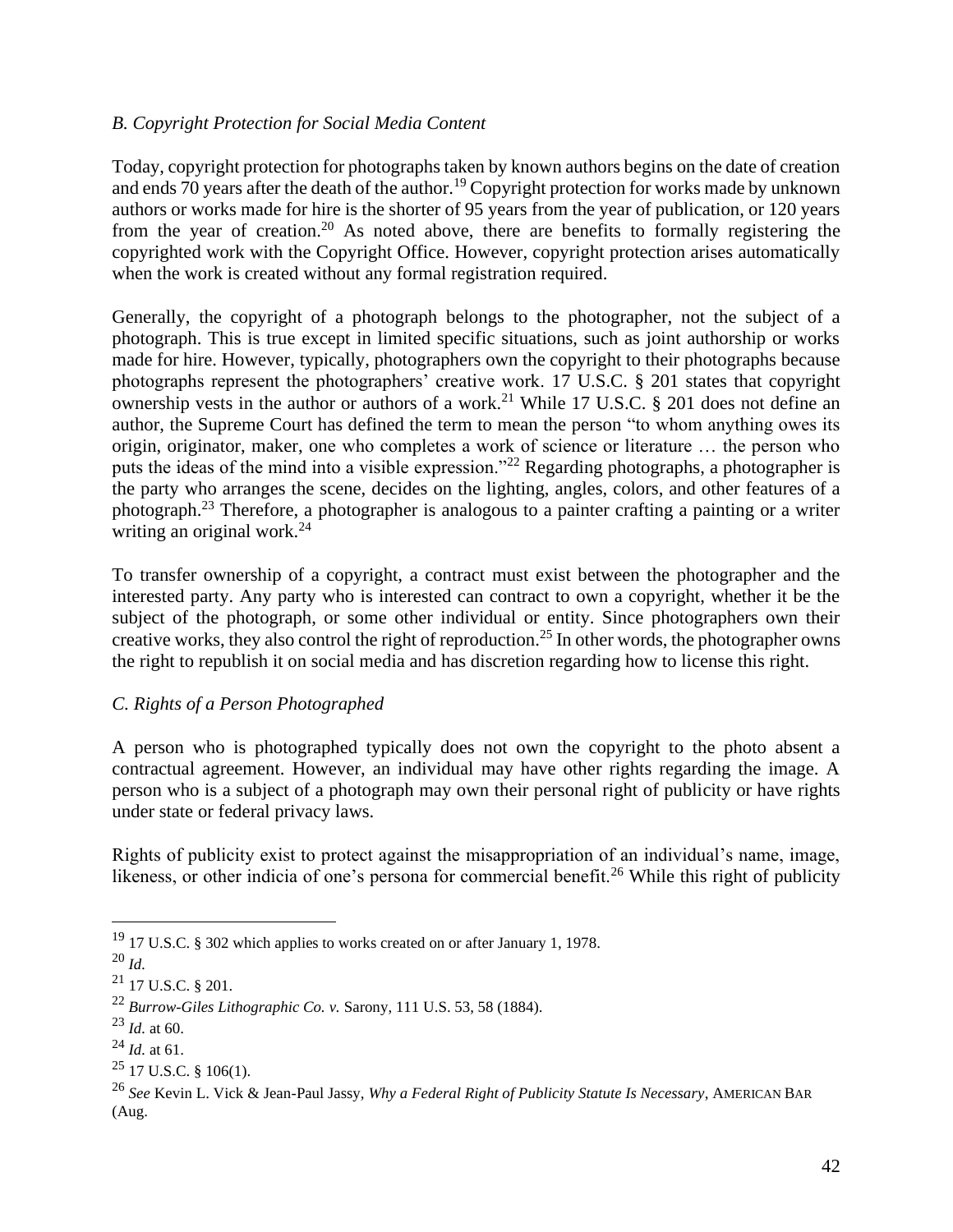does not exist in federal statute,<sup>27</sup> a majority of states recognize the right of publicity by state statute<sup>28</sup> or case law. Therefore, there is some inconsistency as to the extent to which these rights cover, as it varies on a state-by-state basis.

Some states recognize publicity rights as part of an individual's right of privacy.<sup>29</sup> While the Restatement Second of Torts recognizes four different types of invasion of privacy, appropriation of name or likeness is the most similar to an invasion of the right of publicity.<sup>30</sup>

Other states protect an individual's right of publicity through the law of unfair competition.<sup>31</sup> Unfair competition is primarily comprised of the torts that cause an economic injury to an individual. Examples of unfair competition include not only trademark infringement but also misappropriation. In misappropriation issues, the right of publicity is often invoked. Misappropriation encompasses the unauthorized or illegal use of property for purposes other than for which it was intended.<sup>32</sup> The misappropriation doctrine seeks to protect things of value not otherwise covered by patent law, copyright law, breach of confidential duty, and extends to include some other forms of unfair competition.<sup>33</sup>

#### *D. Defenses to Copyright Infringement*

Copyright law recognizes several defenses. These defenses include innocent infringement,<sup>34</sup> abandonment,<sup>35</sup> laches,<sup>36</sup> statute of limitations,<sup>37</sup> and fair use.<sup>38</sup> Asserting that the work is an independent creation, or that a license was granted is also possible. Of these, fair use is the most commonly used defense in copyright cases. An argument of fair use may be successful in relation to photography when it is argued that the photo is intended for news reporting, criticism, comment, or one of several other limited purposes.<sup>39</sup>

<sup>2011).</sup>https://www.americanbar.org/content/dam/aba/publications/communications\_lawyer/august2011/why\_federal \_right\_publicity\_statute\_is\_necessary\_comm\_law\_28\_2.authcheckdam.pdf.

<sup>&</sup>lt;sup>27</sup> *But see* 15 U.S.C. §1125, governing false designations of origin, false descriptions, and dilution forbidden offering protection for a person whose identity is used to falsely advertise a product or any false designation of its origin.

<sup>&</sup>lt;sup>28</sup> States that have statutory provisions related to a right of privacy include Alaska, art. I, § 22; Ariz., art. II, § 8; Cal., art. I, § 1; Fla., art. I, § 23; art. I, § 12; Haw., art. I, §§ 6 and 7; Ill., art. I, § 6; La., art. I, § 5; Mont., art. II, § 10; N.H., art. 2-b; S.C., art. I, § 10; Wash., art. I, § 7.

<sup>29</sup> *See* Cornell Law School, *Publicity* https://www.law.cornell.edu/wex/publicity (last visited: March 25, 2021).

<sup>30</sup> *See* Restatement (Second) of Torts § 652C, comments a & b, illustrations 1 & 2 (Am. L. Inst. 1977).

<sup>31</sup> *See generally* Cornell Law School, *Publicity* https://www.law.cornell.edu/wex/publicity (last visited: March 25, 2021); Restatement (Third) of Unfair Competition, s.46-49 (Am. L. Inst. 1995).

<sup>32</sup> *Doherty vs. Ret. Bd. of Medford*, 425 Mass.130, 143 (Mass. 1997).

<sup>33</sup> *U.S. Golf Ass'n v. Arroyo Software Corp.*, 81 Cal.Rptr.2d 708, 714 (Cal. Ct. App. 1999).

 $34$  17 U.S.C. § 495(b).

<sup>35</sup> *E.g., Bell v. Combined Registry Co.*, 536 F2d 164 (7th Cir. 1976).

<sup>36</sup> *E.g., Lotte Joplin Thomas Tr. v. Crown Publishers, Inc.*, 592 F2d 651 (2d Cir. 1978).

 $37$  17 U.S.C. § 507(b).

<sup>38</sup> 17 U.S.C. § 107.

 $39$  *Id.*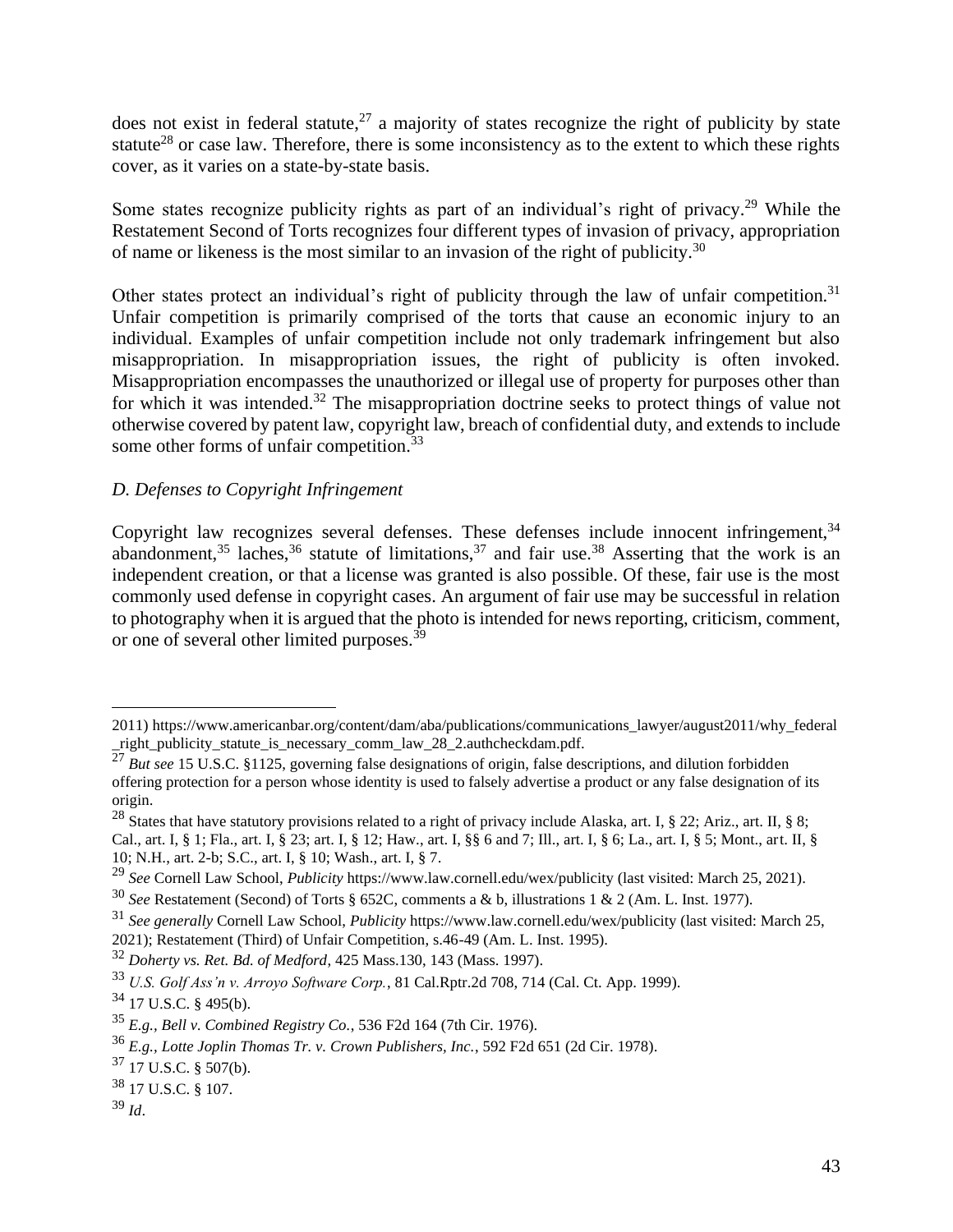Section 107 of the Copyright Act requires courts to consider four factors in assessing whether a use of a copyright is fair. These include: (1) the purpose and character of the use; (2) the nature of the copyrighted work; (3) the amount and substantiality of the portion used in relation to the copyrighted work as a whole; (4) the effect of the use upon the potential market for, or value of, the copyrighted work. $40$ 

The first factor analyzes whether the use transforms the original work. For example, courts have analyzed this to determine if it gives a new meaning or message to the original work.<sup>41</sup> Some courts consider this factor the most important factor.<sup>42</sup> In the context of sharing photos on social media, a court may analyze the reasoning behind why a photograph was posted and what purpose it is striving to serve. However, whether a copyrighted work is used for commercial or non-commercial purposes is also part of the first factor analysis and may often weigh against the infringer in the social media context.

The second factor relates to the characteristics of the infringed-upon work.<sup>43</sup> More factual or functional works can more readily be used as compared to more fictional and fanciful works. Further, courts may consider whether the creator's work has previously been published or remains unpublished.<sup>44</sup> In the context of social media, a court would observe that the work was published for broad consumption, and further, that the photograph represents the unique talents of the photographer in terms of composition, color, and timing.

The third factor considers how much of the protected work was taken from both a quantitative and qualitative perspective.<sup>45</sup> In the social media contexts, copyrighted works are often reposted or otherwise used in their entirety. In such cases, there is both a high degree of quantity and quality taken from the original work.

The fourth factor analyzes the market impact of the infringing work.<sup>46</sup> For example, a movie critic may quote or show clips while criticizing a movie. Indeed, that criticism may even diminish the movie's financial success. However, that kind of market impact is outside the scope of the fourth factor because people do not substitute the review for the movie itself. Courts generally give this factor the second most weight<sup>47</sup> and consider the extent of harm caused by the particular actions of the alleged infringer.<sup>48</sup> One could argue in the social media context that freely taking and reposting images is detrimental to the original photographers licensing revenue for her work.

<sup>40</sup> *Id*.

<sup>41</sup> *Campbell v. Acuff-Rose Music, Inc.*, 510 U.S. 569, 575 (1994).

 $^{42}$  *Id.* at 585.

<sup>43</sup> *Authors Guild v. Google, Inc.*, 804 F.3d 202, 220 (2d Cir. 2015).

<sup>44</sup> *Harper & Row, Publishers, Inc. v. Nation Enter.*, 471 U.S. 539, 564 (1985).

<sup>45</sup> *See Campbell*, 510 U.S. at 586 (1994).

<sup>46</sup> *See Campbell*, 510 U.S. at 590 (1994).

<sup>47</sup> Prior to *Campbell vs. Acuff-Rose Music, Inc.*, courts indicated the fourth factor weighed the heaviest *See Harper & Row, Publishers, Inc. v. Nation Enter.*, 471 U.S. 539 (1985). Subsequently, courts have accorded the first factor the most weight.

<sup>48</sup> *Campbell v. Acuff-Rose Music, Inc.*, 510 U.S. 569, 590 (1994).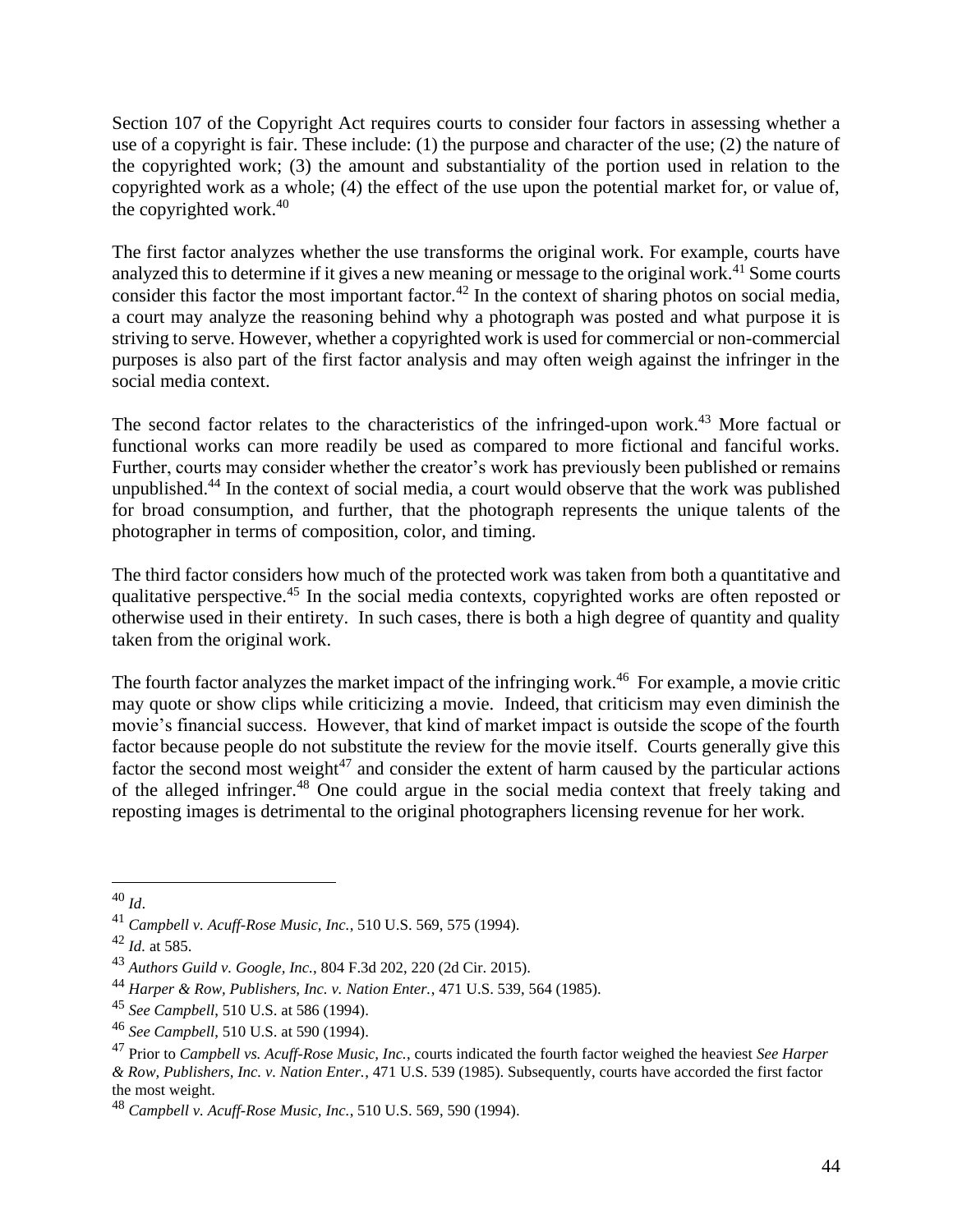The fair use factors are considered together in light of the purpose of the copyright.<sup>49</sup> The evaluation of the fair-use factors has evolved over time. This analysis began as a question of fact for a jury<sup>50</sup> but has evolved to being interpreted as legal issues suited for a judge.<sup>51</sup> However, historical facts of what occurred remain as factual issues in this analysis.<sup>52</sup>

#### *E. Remedies for Copyright Infringement*

Injunctive and monetary relief are both available as remedies in Copyright litigation. Regarding damages, actual damages like profits generated may be available.<sup>53</sup> Alternatively, statutory damages may be available if the copyright owner registered the work prior to the infringement occurring. Statutory damages range from \$750 to \$30,000 per act of infringement and can be increased to  $$150,000$  for willful infringement.<sup>54</sup>

Further remedies exist in Copyright litigation including injunctive relief<sup>55</sup> and seizure or destruction of the infringing materials.<sup>56</sup> Lastly, costs including attorney fees may also be awarded.<sup>57</sup>

#### *F. Professional Sports Collective Bargaining Agreements Addressing Copyrights*

The NBA CBA is the governing contract in professional basketball. It is negotiated between the NBA and the NBA Players Association. The current NBA CBA took effect on July 1, 2017 and runs through the end of the 2023-24 season. According to current CBA and NBA media policies, photojournalists are permitted to take photos during games so long as the photos' intended use is for news coverage of the game.<sup>58</sup> This concept is consistent with general copyright law, as well as the majority of professional sports leagues in the United States.

The publicity rights of an individual player during an NBA basketball game are therefore restricted under the CBA. The CBA grants the NBA authority over essentially all of the league's media rights.<sup>59</sup> This extends to still images taken of players during games.<sup>60</sup> The NBA has the authority to use, exhibit, distribute, or license any performance of the players in any form of media.<sup>61</sup> These

- $54$  17 U.S.C. § 504(c).
- <sup>55</sup> 17 U.S.C. § 502.
- <sup>56</sup> 17 U.S.C. § 503.

<sup>60</sup> *Id.* at 380.

<sup>61</sup> *Id.* at 378.

<sup>49</sup> *Id.* at 586.

<sup>50</sup> *See*, *MCA Inc. v. Wilson*, 677 F.2d 180, 183 (2d Cir. 1931).

<sup>51</sup> *See, e.g., Fisher v. Dees*, 794 F.2d 432, 436 (9th Cir. 1986); *But see Harper & Row, Publishers, Inc. v. Nation Enter.*, 471 U.S. 539, 560 (1985) stating fair use is a mixed question of law and fact.

<sup>52</sup> *See, e.g., Fisher v. Dees*, 794 F.2d 432, 436 (9th Cir. 1986).

<sup>53</sup> 17 U.S.C. § 504(b).

<sup>57</sup> 17 U.S.C. § 505.

<sup>58</sup> NATIONAL BASKETBALL ASSOCIATION, *Collective Bargaining Agreement*, art. XXVIII Media Rights 378-80 (Jan. 19, 2017) https://cosmic-s3.imgix.net/3c7a0a50-8e11-11e9-875d-3d44e94ae33f-2017-NBA-NBPA-Collective-Bargaining-Agreement.pdf.

<sup>59</sup> *Id.* at 378.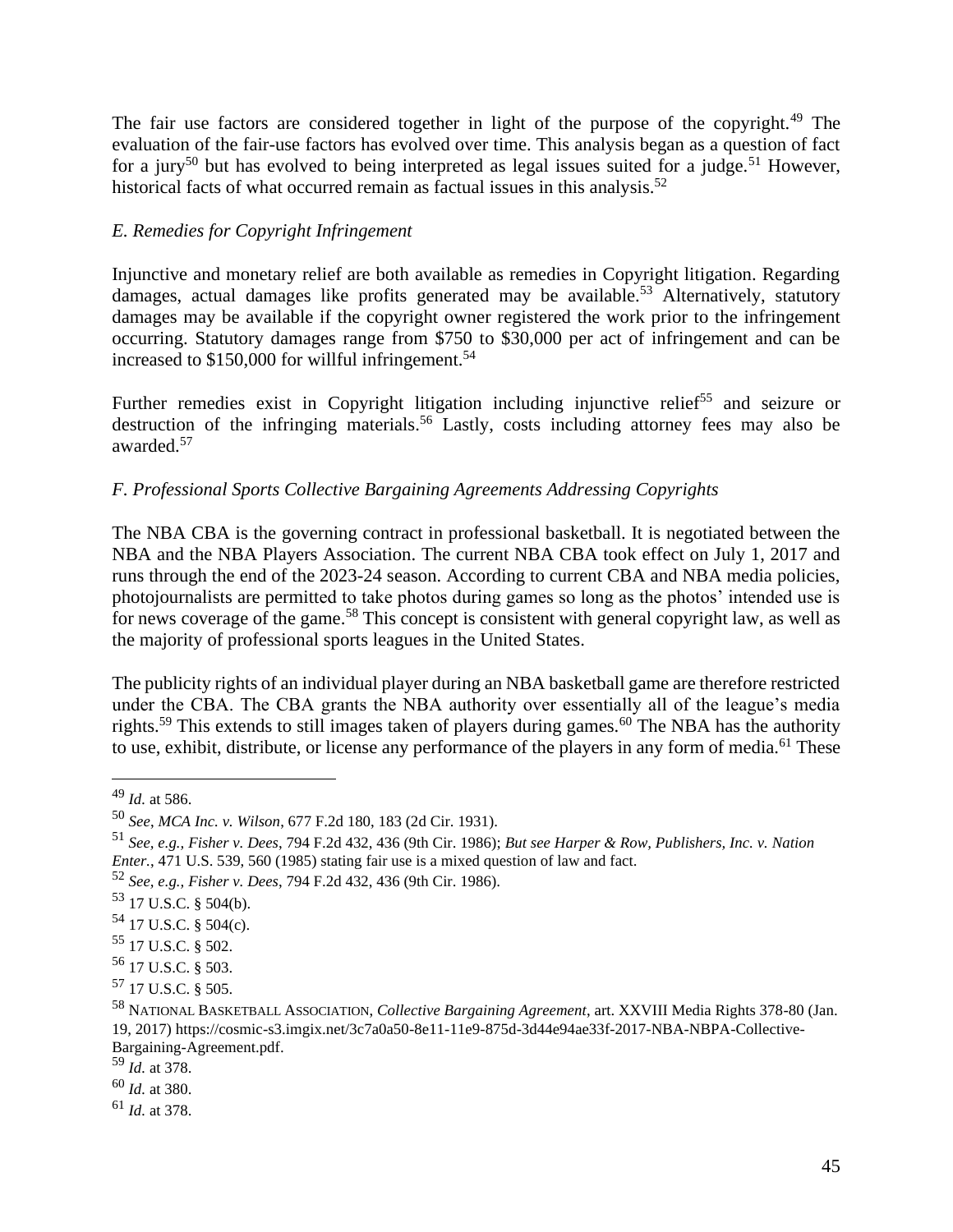in-game and out-of-game licensing policies in the CBA include a right for photojournalists to take professional photos of players while playing games.<sup>62</sup> The fact that players are performing their professional obligation, playing in the game, is indicative that the CBA governs this space.

The rights of an NBA player regarding photos used for promotional purposes, which likely extends to social media, are as follows. If a telecaster or other distributor of NBA content uses or authorizes another to use player attributes in creative elements within promotions in a manner that are not consistent with Section 3(e)(iii)…

 $\ldots$ [A]nd (y) unduly promotes the products or services of a sponsor, and (ii) the promotion of the sponsor's products or services within such promotional opportunity is more prominent than the NBA content, to which it relates, taken as a whole, then the Players Association shall notify the NBA in writing, and (B) the NBA shall have a period of fifteen  $(15)$  days to cause the telecaster or distributor to cease or modify such creative elements.<sup>63</sup>

After the players association notifies the NBA in writing, NBA players can seek a remedy for any resulting damages. Players can do this by suing the NBA if the NBA fails to cure the issues, even if the NBA did not authorize the promotional opportunity.<sup>64</sup>

The National Football League ("NFL") CBA contains similar language. The NFL CBA was agreed to on March 15, 2020. The current agreement runs for 10 years. Within the NFL CBA, Section 4(b) of Appendix A discusses the publicity and NFL Players' Association group licensing program.<sup>65</sup> In this provision, players grant the clubs and leagues the authority to not only use but also authorize others to use, pictures and photographs (among other things) for promotional purposes. However, there is a limitation in this provision that relates to a player's right of publicity. The provision states that nothing in the agreement is to confer any right or authority to use a player's publicity rights in a manner that constitutes any endorsement by a player of a third-party brand, product, or service.<sup>66</sup>

## *III. Copyright Infringement Involving High-Profile Individuals*

Several recent copyright disputes have involved athletes posting photographs. Athletes and celebrities have used social media to post images of themselves taken by photojournalists without permission or a license from the photojournalists.

<sup>62</sup> *Id.* at 380.

<sup>63</sup> *Id.*

<sup>64</sup> *Id.* at 381.

<sup>65</sup> NATIONAL FOOTBALL LEAGUE, *Collective Bargaining Agreement*, Appendix A 334 (Mar. 15, 2020)

https://nflpaweb.blob.core.windows.net/website/PDFs/CBA/March-15-2020-NFL-NFLPA-Collective-Bargaining-Agreement-Final-Executed-Copy.pdf.

<sup>66</sup> *Id.* at 335.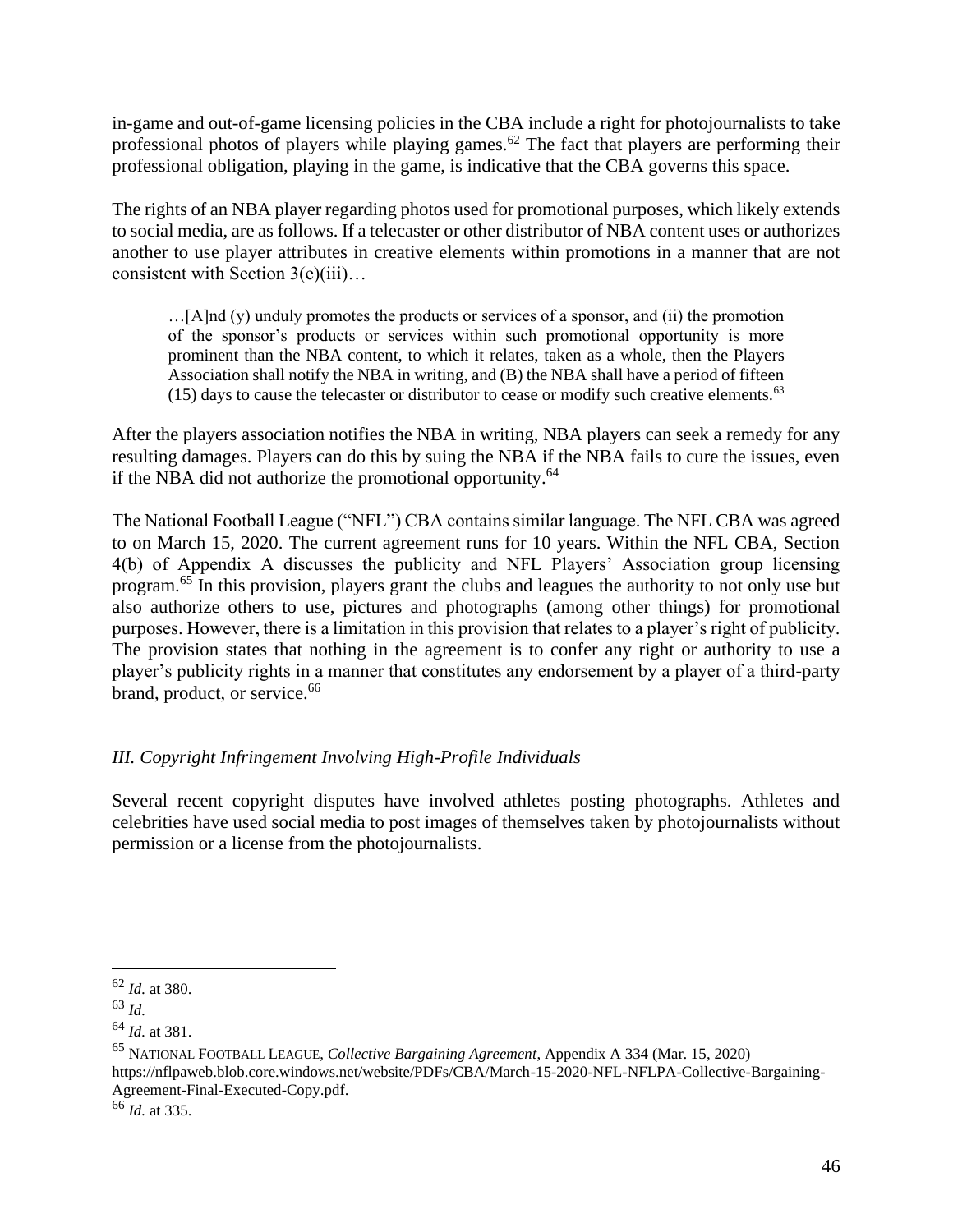For example, LeBron James, Deshaun Watson, and Khloe Kardashian have been sued for copyright infringement due to their social media posts, as discussed below. These kinds of suits are not uncommon.<sup>67</sup>

In 2017, Khloe Kardashian was accused by Xposure Photos of removing copyright information attached to an image of herself.<sup>68</sup> Kardashian then allegedly shared it to her millions of followers on her Instagram account without Xposure's approval.<sup>69</sup> According to the lawsuit, photographer Manuel Muñoz took the photograph which was then licensed by Xposure to The Daily Mail.<sup>70</sup> The Daily Mail posted the images after obtaining the license from Xposure which included notice of copyright ownership for xposurephotos.com on the bottom left corner of the image.<sup>71</sup>

Xposure claimed that Kardashian removed the copyright notice from the photo, then proceeded to post it to her account which had nearly 67 million followers at the time.<sup>72</sup> Xposure sought an injunction to prevent Kardashian from using the photograph any further.<sup>73</sup> Further, Xposure sought statutory damages of \$25,000 and any profits that may have been generated from the misuse of the photograph.<sup>74</sup> Before reaching a verdict, this case reached a settlement out of court.<sup>75</sup>

In 2020, Houston Texans Quarterback and rising National Football League star Deshaun Watson was sued by freelance photographer Aaron M. Sprecher.<sup>76</sup> The lawsuit came shortly after Watson signed a \$156 million contract extension with the Houston Texans.<sup>77</sup> As a freelance photographer, Sprecher earns income by licensing his photographs to news sources such as the Associated Press.<sup>78</sup>

Sprecher sued Watson alleging that three photographs he took in 2017, 2018, and 2020, that were formally registered with the U.S. Copyright Office, were published by Watson without his permission.<sup>79</sup> The allegation stated that Watson, who had 1.4 million followers on Instagram at the time, was not believed to have sought a license from The Associated Press before posting the

<sup>72</sup> *Id.* at 4.

 $67$  Various other celebrities that have been named in copyright lawsuits include Emily Ratajkowski, Complaint at 1, *O'Neil v. Ratajkowski et al.*, Docket No. 1:19-cv-09769 (S.D. N.Y. 2019); Kim Kardashian, Complaint at 1,

*Xposure Photos UK Ltd. v. Khloe Kardashian et al.*, Docket No. 2:17-cv-03088 (C.D. Cal. 2017); Gigi Hadid, Complaint at 3, *Cepeda v. Hadid et al.*, Docket No. 1:17-cv-00989 (E.D. Va. 2017).

<sup>68</sup> Complaint at 4, *Xposure Photos UK Ltd. v. Khloe Kardashian et al.*, Docket No. 2:17-cv-03088 (C.D. Cal. 2017). <sup>69</sup> *Id.*

<sup>70</sup> *Id.* at 3.

<sup>71</sup> *Id.*

<sup>73</sup> *Id.* at 7, 8.

<sup>74</sup> *Id.*

<sup>75</sup> Mediation Report, (Mar. 12, 2018), *Xposure Photos UK Ltd. v. Khloe Kardashian et al.*, Docket No. 2:17-cv-03088 (C.D. Cal. 2017).

<sup>76</sup> Complaint at 1, *Sprecher v. Watson*, Docket No. 4:20-cv-03196 (S.D. Tex. 2020).

<sup>77</sup> *See* Joel Corry, *Agent's Take: Why Deshaun Watson's Four-Year Extension Compares Favorably To Patrick Mahomes' 10-Year Megadeal*, CBS SPORTS (Sept. 9, 2020), https://www.cbssports.com/nfl/news/agents-take-whydeshaun-watsons-four-year-extension-compares-favorably-to-patrick-mahomes-10-year-megadeal/.

<sup>78</sup> Complaint at 2, *Sprecher v. Watson*, Docket No. 4:20-cv-03196 (S.D. Tex. 2020).

<sup>79</sup> Complaint at 3-7, *Sprecher v. Watson*, Docket No. 4:20-cv-03196 (S.D. Tex. 2020).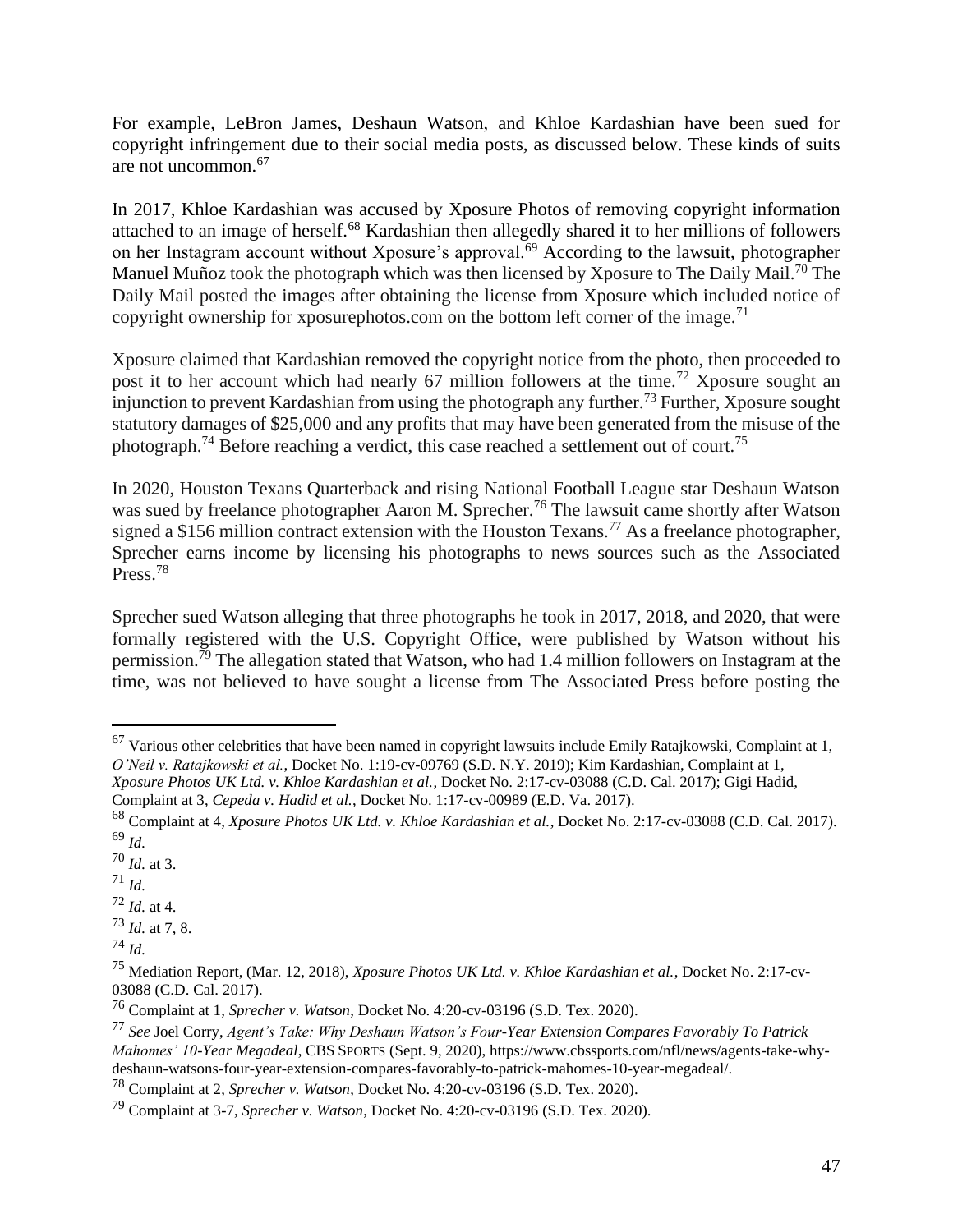photographs.<sup>80</sup> The complaint did not state a demand for a specific monetary figure. On February 25, 2021, the United States District Court for the Southern District of Texas announced that a settlement in this matter was reached.<sup>81</sup>

In a similar case, LeBron James and the relevant parties who operate his social media channels were sued by photographer Steve Mitchell on March 17, 2020.<sup>82</sup> Mitchell, who has a career spanning 27-years as a photojournalist of professional sports, has had his work appear in Sports Illustrated and ESPN.<sup>83</sup> Mitchell, like the previous photographers mentioned in the other lawsuits, works on the basis of licensing his photographs for a fee. In December 2019, a picture Mitchell took of James mid-game during a slam-dunk was cropped and posted to James' social media.<sup>84</sup> As a part of his demand, Mitchell sought a jury trial to determine whether Section 501 of the Copyright Act was violated.<sup>85</sup> Mitchell sought damages based on the profits and revenue generated from the posts or alternatively \$150,000 per infringement.<sup>86</sup>

James responded to Mitchell with a lawsuit of his own. James filed a countersuit alleging that Mitchell illegally used the photos on Mitchell's website to promote Mitchell's services.<sup>87</sup> James alleged that the website touted James' celebrity status as a connection. James' attorney, Howard Shire, claimed that James tried to settle the initial lawsuit for a reasonable amount.<sup>88</sup> However, when the two parties were unable to reach an agreement, the countersuit was filed.<sup>89</sup> Interestingly, Shire also stated that James continued to attempt to resolve the matter amicably after the filing of the countersuit and that James had no ultimate intention of obtaining any amount from Mitchell.<sup>90</sup> On December 21, 2020, Judge George Wu called on both sides to settle the dispute.<sup>91</sup> On February 25, 2021, based upon the stipulation between the parties and their respective counsel, the action was dismissed by the District Court with prejudice in its entirety.<sup>92</sup> Each party was ordered to bear its own attorneys' fees and expenses.<sup>93</sup>

*IV. Analysis of the LeBron James Copyright Lawsuits*

<sup>84</sup> Complaint at 3, *Mitchell v. James et al.*, Docket No. 2:20-cv-08188 (C.D. Cal. 2020).

<sup>80</sup> *Id.* at 3,6.

<sup>81</sup> Order of Dismissal at 1, *Sprecher v. Watson*, Docket No. 4:20-cv-03196 (S.D. Tex. 2020).

<sup>82</sup> Complaint at 1, *Mitchell v. James et al.*, Docket No. 2:20-cv-08188 (C.D. Cal. 2020).

<sup>83</sup> Phil Mistry, *LeBron James Slams Photog with \$1M Countersuit in Copyright Fight*, PETA PIXEL (Dec. 26, 2020), https://petapixel.com/2020/12/26/lebron-james-slaps-photographer-with-1m-countersuit-in-copyright-fight/.

<sup>85</sup> *Id.* at 4,5.

<sup>86</sup> *Id.*

<sup>87</sup> Answer and Counterclaims at 8-10, *Mitchell v. James et al.*, Docket No. 2:20-cv-08188 (C.D. Cal. 2020).

<sup>88</sup> Mistry, *Supra* note 83.

<sup>89</sup> *Id.*

<sup>90</sup> *Id.* 

<sup>91</sup> Telephonic Hearing on Plaintiff's Motion to Dismiss and/or Strike Defendant's Counterclaims, *Mitchell v. James et al.*, Docket No. 2:20-cv-08188 (C.D. Cal. 2020).

<sup>92</sup> Order to Dismiss with Prejudice at 1, *Mitchell v. James et al.*, Docket No. 2:20-cv-08188 (C.D. Cal. 2020). <sup>93</sup> *Id.*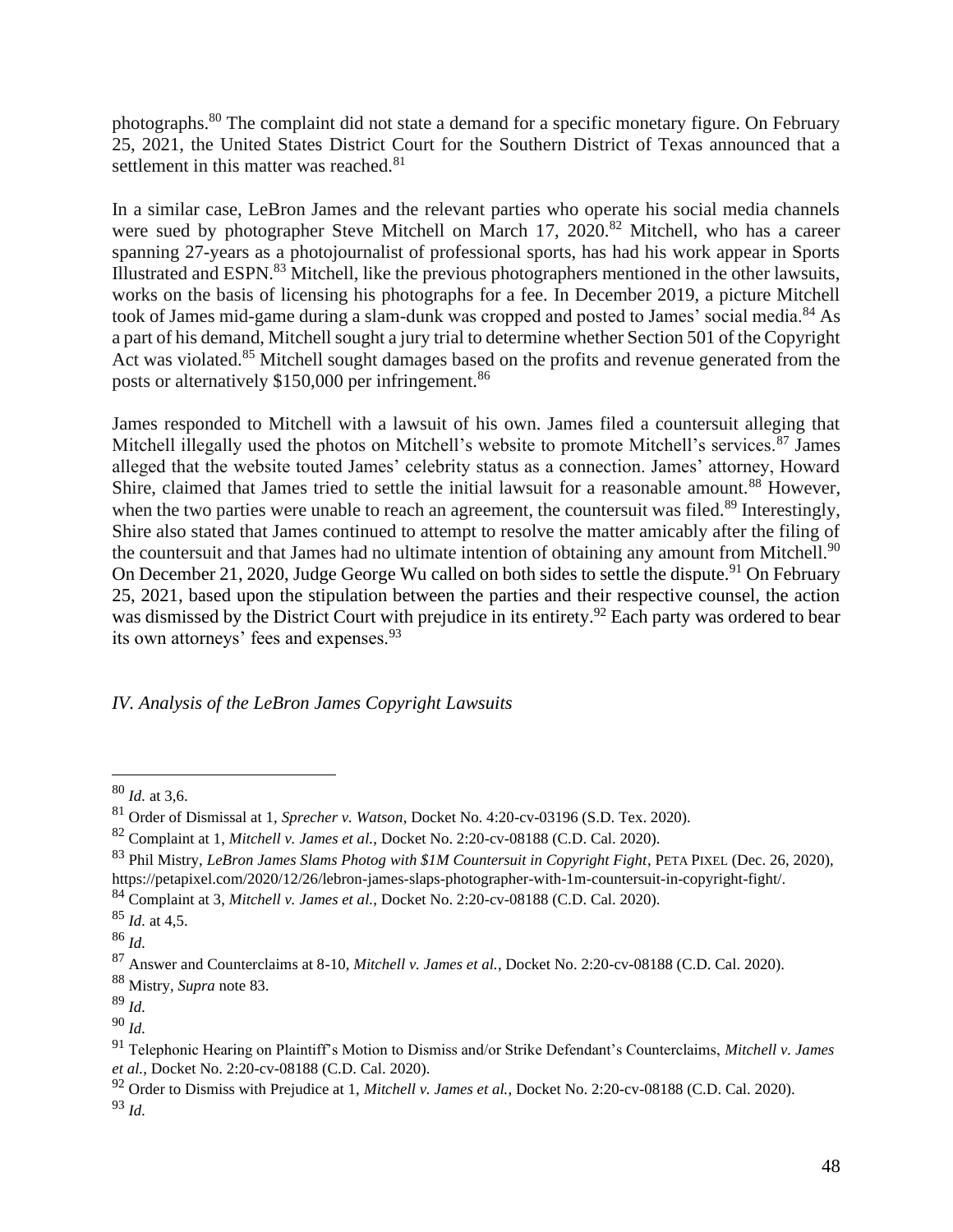#### *A. The Underlying Photographs are Copyrightable and Owned by the Photographer*

The legal analysis for *James v. Mitchell* begins by first determining if there was a valid copyright in the photograph. To be copyrightable, a work must be original, include at least a minimal degree of creativity, and be fixed in a tangible medium. A pictorial work such as a photograph is expressly included in the non-exhaustive list of copyrightable works recited in 17 U.S.C. § 102(a). Originality is met because the author exercised at least a minimal degree of creativity. For example, the photographer chose when and how to press the shutter on his camera, configured settings in the camera to account for lighting and background blur, among other things. Lastly, the photo was saved on a digital media device such as a memory card, and, therefore, it became fixed in a tangible medium. Once the photo met all of these requirements, the copyright automatically began to exist.

#### *B. Steven Mitchell is the Author and Owner of the Photograph and Copyright*

The owner of the photograph is the author, Steven Mitchell. Mitchell was in attendance working as a photographer at the basketball game when he took the photo of James.<sup>94</sup> Mitchell's purpose in taking this photo was for news coverage. When Mitchell pressed the shutter on his camera to capture this photograph, this photograph became his creative work. In essence, he owned the copyright to this photograph, not James, per the copyright principles discussed previously. Mitchell owns the right of reproduction to this creative work, which he never licensed. Further, Mitchell's business model includes a licensing structure, indicating this was not a work made for hire.<sup>95</sup> Accordingly, he was the sole owner of the photo. Lastly, Mitchell additionally took the extra step to register the creative work with the U.S. Copyright office after James posted the photo.<sup>96</sup> This provided official notice of his copyright in the public record and prima facie evidence of ownership. Despite this, James continued to leave the photograph posted online after the formal registration. $97$ 

#### *C. Direct Infringement Occurred When James Posted the Photo*

Assuming there is likely a rightful copyright held by Mitchell, determining infringement is the next step. Mitchell claims James reposted the photograph he took without being granted permission.<sup>98</sup> In essence, Mitchell claims James is liable for direct infringement. Direct infringement occurs when a defendant exercises one of the exclusive rights recited in 17 U.S.C. § 106 without permission from the copyright holder. Here, James created a copy of the photo as part of the process of posting it to his social media accounts. Additionally, James violated the right of public display by making the photo available to the public without permission of the copyright owner. James must have known about the original photo, by finding it online, in order to repost it onto his social media. The photo posted by James was virtually identical to the original.

<sup>94</sup> Complaint at 3, *Mitchell v. James et al.*, Docket No. 2:20-cv-08188 (C.D. Cal. 2020).

<sup>95</sup> *Id.* at 2.

<sup>96</sup> *Id.* at 3.

<sup>97</sup> *Id.* at 4.

<sup>98</sup> *Id.* at 3.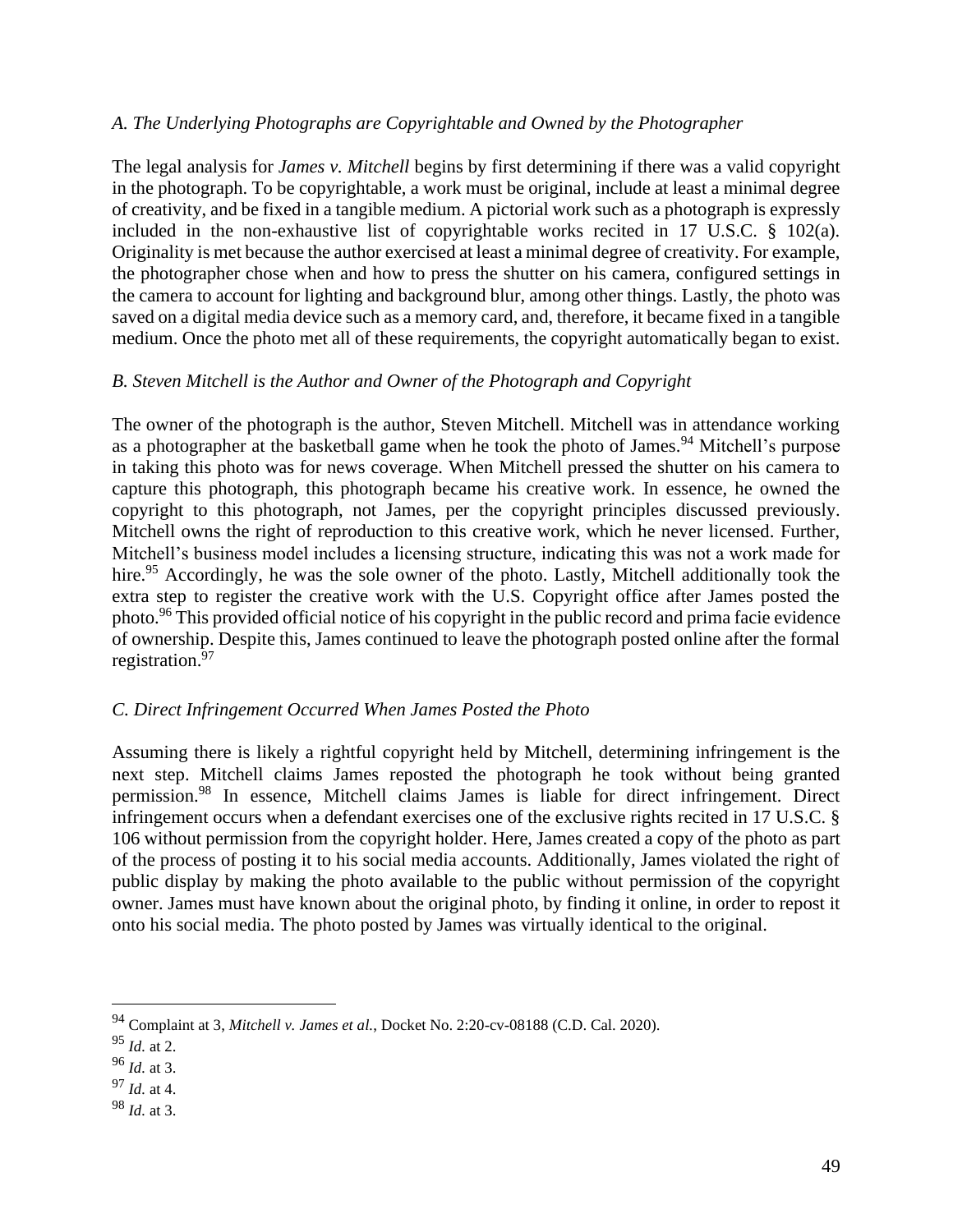#### *D. Right of Publicity and Claims of Fair Use are the Most Relevant Defenses for LeBron James*

If there is a valid copyright for which there was infringement, there may be a number of reasonable defenses. These include the right of publicity and fair use.

The fact that James is undoubtedly one of the main focuses (or potentially the sole focus) of the photo, may lead a court of law to be compelled that this photograph intersects with his right of publicity. However, the reason this is unlikely to be a compelling argument in this specific case is due to the fact the NBA CBA governs the in-game and out-of-game licensing policies in situations like this. In short, the CBA hinders James's ability to bring this defense.

Plausibly, James' most likely and compelling defense is fair use. Section 107 of the Copyright Act recites four factors of fair use, including" (1) the purpose and character of the use; (2) the nature of the copyrighted work; (3) the amount and substantiality of the portion used in relation to the copyrighted work as a whole; (4) the effect of the use upon the potential market for, or value of, the copyrighted work.

Regarding element (1) James could assert that the purpose of posting the photograph was to notify and educate his social media followers of the event that occurred. Further evidence of this may be demonstrated through the caption used on the photograph, which stated, "What. A. Time. To. Be. Alive and I'm LIVING with Pure Joy! Thank You."<sup>99</sup> James may be able to assert he was notifying the fans of the news of his pure joy of being alive or playing basketball.

Arguing element (2) may prove difficult for James. He would likely have to assert that Mitchell's work was not creative. James may attempt to demonstrate that the image merely demonstrates the scoring of a basketball as a part of his job function, which does not entail a creative or unique story. Mitchell could likely argue artistic elements that a photographer highlights, such as the crowd in the background, or nearby players as a response to prevail on this prong. After all, the image was prolific enough to warrant James to post it, it likely would be difficult to argue it was not unique.

James may have a favorable argument in regard to element (3). The photograph that James posted was clearly cropped and leaves out a portion of Mitchell's original creative work. The image that James posted crops out multiple other players and could be argued to amplify James as the true focal point of the image. The original work may arguably amplify different things, such as the surroundings during the moment of the slam dunk.

However, Mitchell may try to argue that doing this is irrelevant. He may assert that the purpose of the image was not to record fan or player responses but to capture James soaring through the air slam dunking. Further, the image was merely condensed by being cropped. The photo was not altered through coloring, creative graphics, or anything of this nature.

<sup>99</sup> Mistry, *supra* note 83.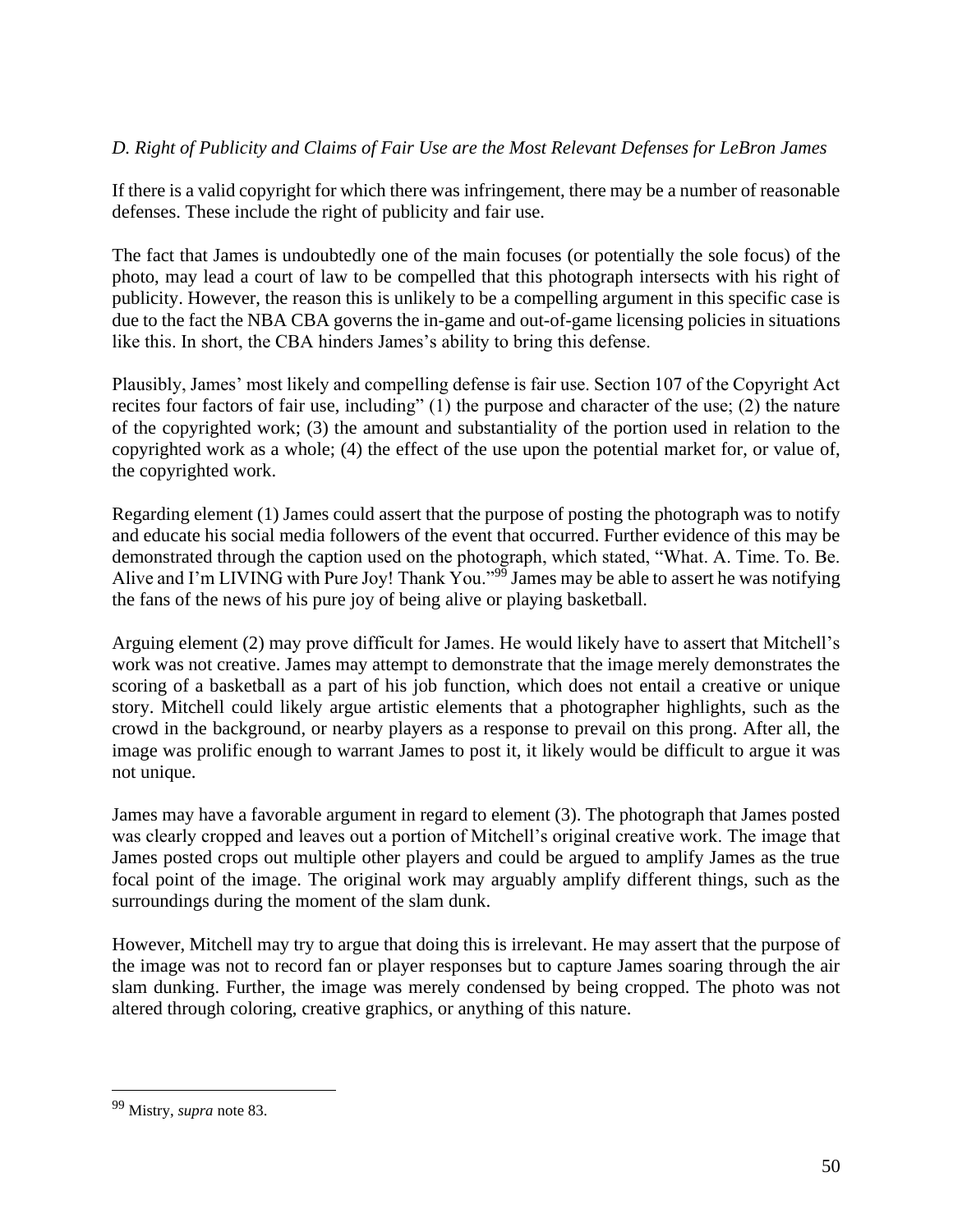Lastly, James may be able to argue that this image did not impact element (4) and alter the potential market. This could potentially shift the burden to Mitchell to prove that he lost financial opportunities because of James' post, and he did not have the ability to license his original work. Mitchell may argue that once James posted this to his social media channels and it circled through basketball fans free of cost, the original image no longer retained its value. Further, he may assert there was no specific attempt to minimize reproduction by James. While James may not have directly profited from the use of the cropped photo, it may be argued that the image helped to continue to grow James's personal brand. This growth will inevitably lead to future business opportunities for James. In other words, while James may not have profited from the specific post including the photo, it may have indirectly raised the value of his page and personal brand.<sup>100</sup>

#### *E. James Countersued Mitchell Alleging Mitchell Improperly Took Advantage of his Likeness*

LeBron James countersued Steve Mitchell and alleged that Mitchell illegally used photos of James on Mitchell's website.<sup>101</sup> This may have been used in an attempt to promote his own photography services business. In essence, the allegation that James is making is that Mitchell is attempting to profit off James' image and likeness by posting photos of James. As a result, posting these photos of James may be construed by viewers as a connection of status, or some other form of connection between Mitchell and James.

Siding with James may set a stern precedent for photojournalists. Mitchell's attorney Kevin McColluch claimed the countersuit was an attempt to "harass" Mitchell and was "threatening to bankrupt a courtside photographer." However, publicity law may debatably be on James' side.

Recall that rights of publicity exist to protect against the misappropriation of an individual's name, image, or likeness for commercial benefit. In this scenario, James may argue that Mitchell was misappropriating his images in order to enhance and appreciate his photography services business. Mitchell may be able to counterclaim that the images of James are merely examples of his creative work products. This exact scenario would likely require a deeper analysis in order to draw a conclusion determining whether Mitchell manipulated his website to appear that he had a connection with James. Perhaps if Mitchell's website included five photos and three of them were of James, one may reasonably draw this connection. Alternatively, if Mitchell's website included 115 photos and only three of them were of James, this conclusion seems less likely.

As mentioned previously, in December of 2020, the cases were ordered to settle.<sup>102</sup> In February 2021, an order to dismiss with prejudice was filed, indicated an agreement was likely reached.<sup>103</sup> However, two things have become clear regardless of the financial outcomes of the Deshaun Watson and LeBron James lawsuits. First, professional athletes who sign lucrative contracts have

<sup>100</sup> For an additional analysis of the initial *James v. Mitchell* lawsuit, see sports journalist, attorney, and Professor Michael McCann's thoughts at https://www.si.com/nba/2020/03/23/lebron-james-lakers-photo-copyright-lawsuit.

<sup>101</sup> Answer and Counterclaims at 8-10, *Mitchell v. James et al.*, Docket No. 2:20-cv-08188 (C.D. Cal. 2020).

<sup>102</sup> Telephonic Hearing on Plaintiff's Motion to Dismiss and/or Strike Defendant's Counterclaims, *Mitchell v. James et al.*, Docket No. 2:20-cv-08188 (C.D. Cal. 2020).

<sup>103</sup> Order to Dismiss with Prejudice at 1, *Mitchell v. James et al.*, Docket No. 2:20-cv-08188 (C.D. Cal. 2020).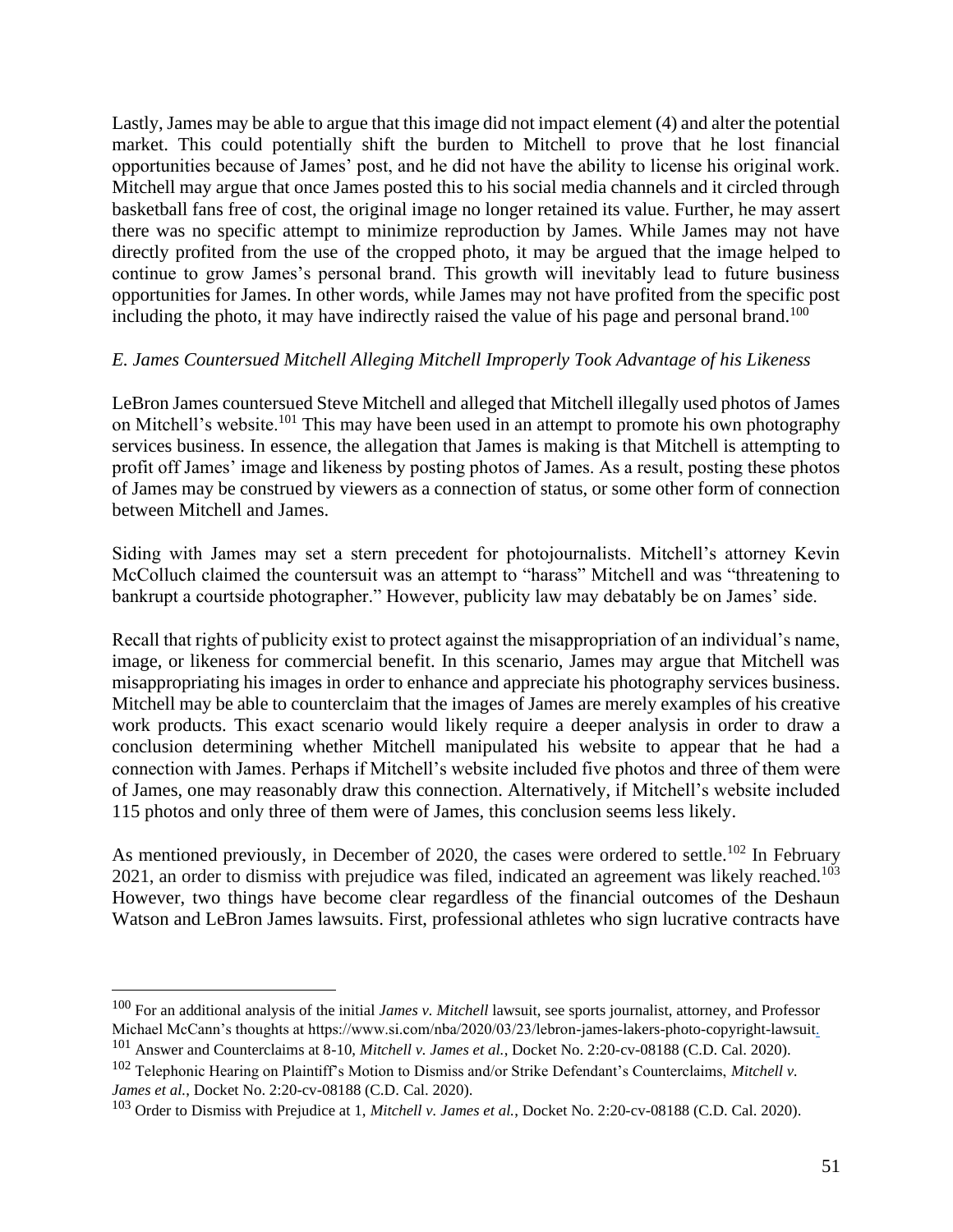become apparent targets for copyright litigation. Second, professional sports leagues need to properly protect athletes from this sort of potential litigation.

#### *V. Recommendations for Helping Athletes Avoid Copyright Disputes*

I recommend three ways for professional athletes to avoid copyright disputes. The first and most effective would be having individual leagues' Collective Bargaining Agreements address these concerns. Alternatively, this could be included in player contracts with their respective teams. Lastly, federal legislation may be an effective way to reduce copyright disputes.

#### *A. Professional Sports Leagues Collective Bargaining Agreements Can Protect Athletes*

Darren Heitner, who previously spent time writing for Forbes and currently Above the Law, is an attorney and professor specializing in sports and intellectual property. Heitner stated, "[I]t should be on the leagues and/or players' unions to ensure that the athletes have the tools at hand to quickly clear intellectual property issues so that they can celebrate their accomplishments with their fans and further their engagement without running the risk of inviting additional legal exposure."<sup>104</sup>

Heitner hits the nail on the head. CBAs can solve the problems surrounding athletes using images of themselves and sharing them on their social media channels. Additionally, these agreements are best situated to create clarity. Not only will this create clarity for photojournalists and players regarding policies, but it may also provide players with the necessary protection they need.

Throughout the NBA CBA, the terms "copyright," intellectual property," and "photo" never appear. In a growing digital age, the time has come to address this oversight.

There are a few different ways professional leagues like the NBA can address this in their CBAs. Leagues may be able to do this through licensing agreements with photographers and other relevant companies. Alternatively, leagues may pursue the option of adding a specified credential requirement for photojournalists. Regardless, whether it is one of these options, or an option not explained in this note that each league chooses to pursue, the outcome is commensurate. The most appropriate place to confront these issues is within league CBAs.

Professional sports league CBAs could address this by creating a formalized licensing agreement. Such an agreement could contain a provision allowing players to redistribute images of themselves. From such a provision, players would then have the right to post to specific platforms. In such an agreement, the league could implement licensing arrangements with ESPN, Sports Illustrated, Getty Images, or any number of sports platforms that distribute images of athletes. Implementing this sort of agreement could permit players through a license to reshare images of themselves that are available on these platforms.

<sup>104</sup> Darren Heitner, *Deshaun Watson Will Need To Prove Fair Use To Avoid Being Sacked In Copyright Case*, ABOVE THE LAW (Sept. 22, 2020), https://abovethelaw.com/2020/09/deshaun-watson-will-need-to-prove-fair-useto-avoid-being-sacked-in-copyright-case/?rf=1.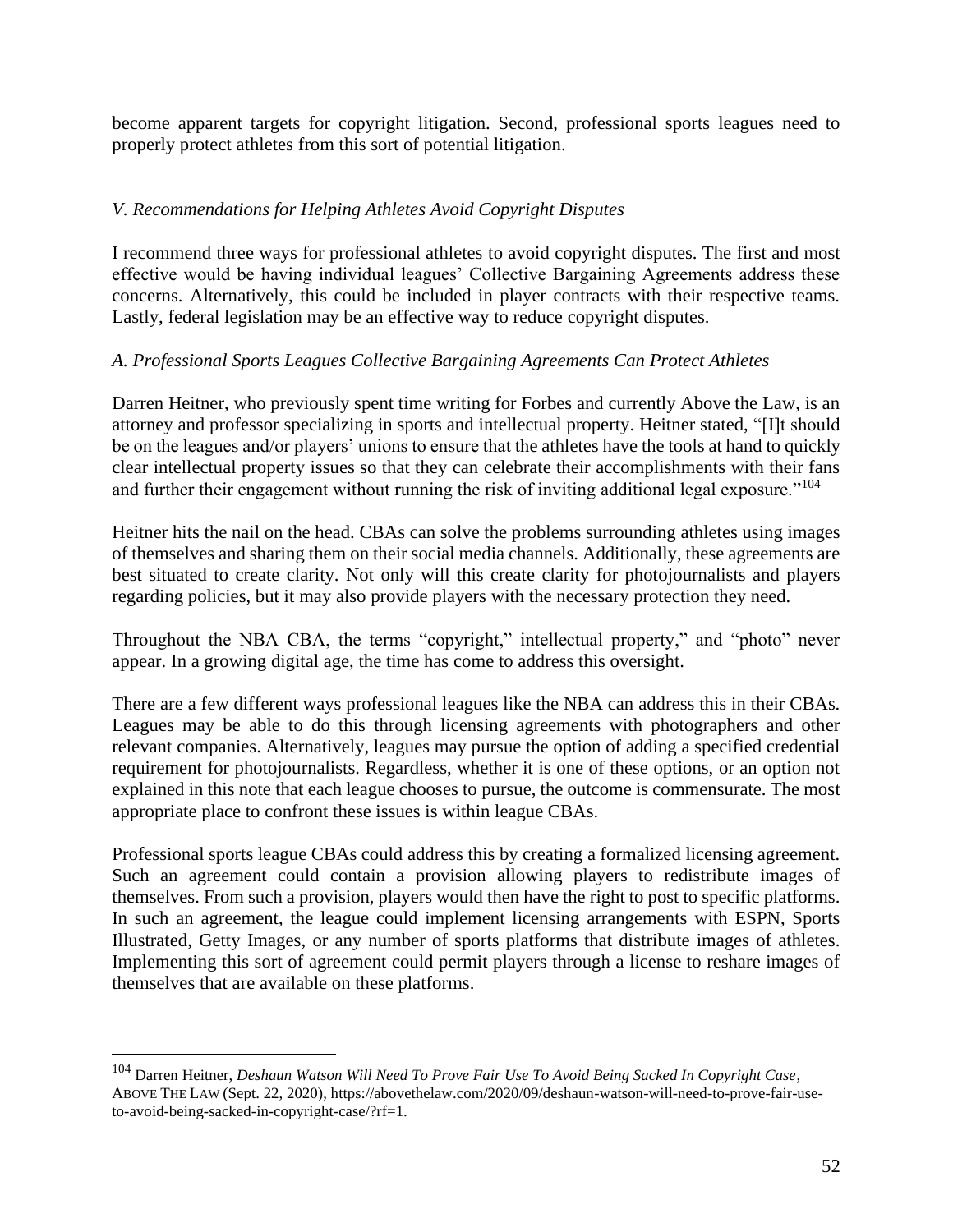With this idea, leagues could decide to reach an agreement with a mere single, or any number of platforms. This is an enticing proposition because it is likely this would create a benefit that is twofold. First, this would initiate a highly sought-after partnership with each professional league. In turn, this would drive additional revenue. Photography companies and news providers would surely want to compete for this right. Second, this may finally lead to the implementation of comprehendible instructions for players. These instructions can provide clarity for players regarding what sources they have a license to repost images of themselves playing from. This would eliminate confusion for players and reduce disputes because they would know what images they have the right to repost.

To satisfy all parties of the proposed resharing licensing partnership, specific formalities would likely need to be implemented. One example may include in the bottom corner of each image a watermark is incorporated. This watermark could provide credit to the company, or individual photographer who captured the image. Therefore, companies and photographers would still retain recognition for their work. By formalizing this requirement, leagues would be taking the requisite extra measure to ensure their players are protected. Through this, players would be provided with the resources to strive to grow their individual brands. Leagues should be supportive of this measure, and of athletes growing their brands, as athletes' individual brands serve as an indispensable metric to increasing league exposure. This exposure not only helps leagues connect with younger demographics, but also drives revenue and value.

In this recommendation, there are winners all-around. The league gains exposure which leads to revenue. This is accomplished by the players driving fan interaction through sharing content. Players in turn have the ability to grow their personal brands without worrying about legal risks and subjecting themselves to additional disputes. Photojournalists and photography companies retain recognition for their creative works and avoid conflicts including potential litigation. Further, if implemented, this would result in generating valuable advertising and exposure for photographers when an athlete posts their image. In an agreement of this nature, all the relevant parties stand to benefit.

An alternative way this could be implemented through league CBAs could be through amending credential requirements and ticketing provisions. Professional sports leagues could create an additional credential requirement for journalists who intend to take photographs at professional sporting events. By obtaining this new credential, a photographer would essentially be agreeing to license the images to all players on the teams which are playing. To supplement this requirement, leagues could also add in ticket purchasing agreements a provision that grants players the express license to redistribute any photographs taken at the event. By adding these two requirements, players would no longer need to be concerned with the fact of where an image of them shooting a basketball, scoring a goal, or hitting a home run came from. Further, implementing both of these measures would additionally protect players in resharing images taken by fans.

While who bears the burden of cost for the credential requirement for photographers would be contentious upon implementation, it would likely need to be individual leagues. If the cost of this were to fall upon photojournalists, this would likely be subject to further legal challenges. However, if leagues were to offer some sort of privilege or incentive to photojournalists to ensure this did not cut into photojournalists' revenue exploration opportunities, like licensing images to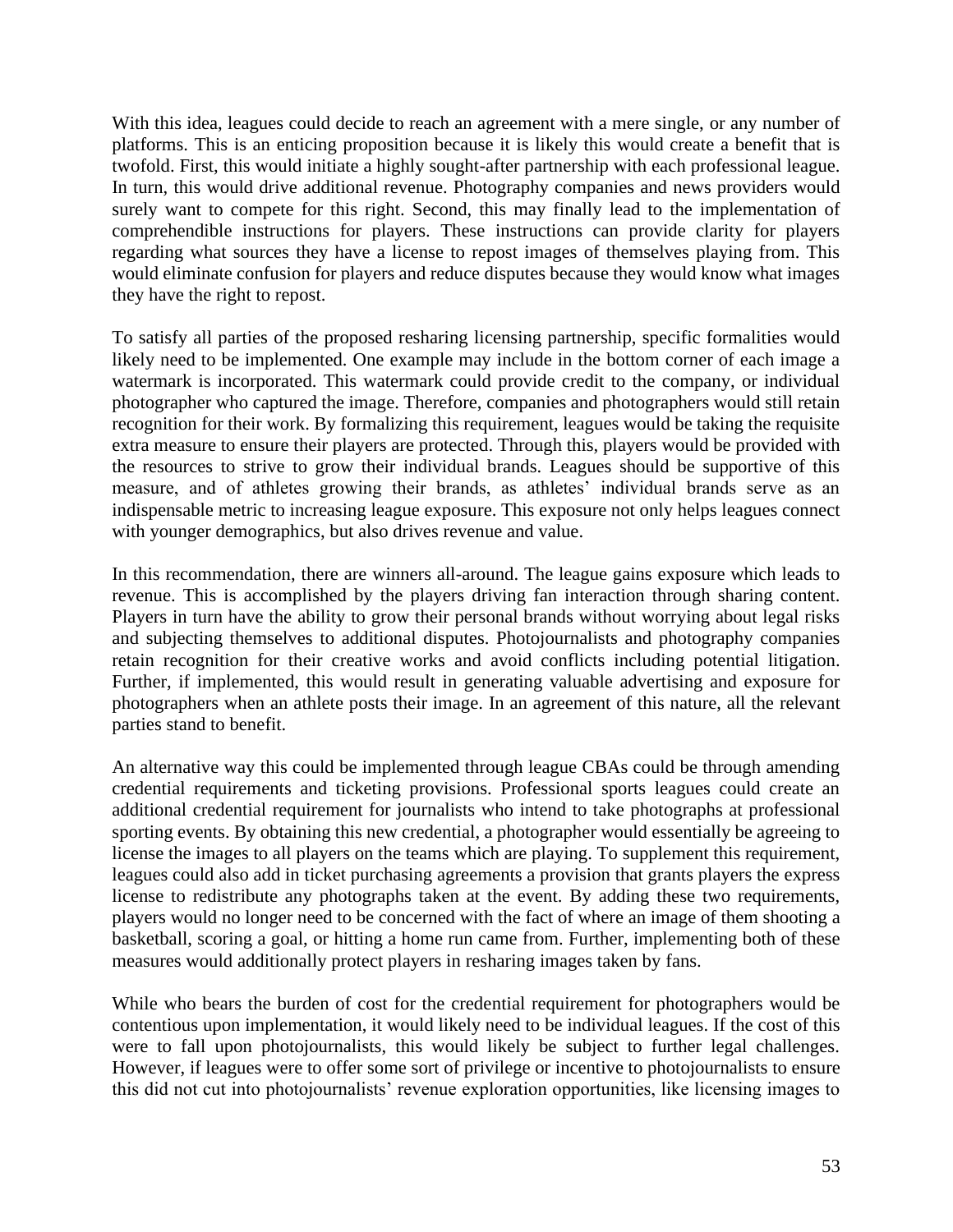players directly, this proposal may be effective. Furthermore, the grim alternative may be individual leagues reaching agreements with only certain agencies and photojournalists, which ultimately would result in a loss of opportunity for the rest of the photographers taking photos. To avoid this, photojournalists may choose to comply with a new credential requirement.

However, for the reasons explained previously and potential legal challenges that may arise stemming from a credential requirement, the first CBA recommendation seems like a superior solution for leagues to consider. Ultimately, regardless of who bears the cost, and which option leagues pursue, one thing stays consistent. Navigating this requirement would not be solely on the players. The burden would be placed on professional sports leagues and players' unions to work this out to amply protect their athletes. This is logical as both sides will benefit. Players' unions fulfill their duty of protecting their players, and professional leagues benefit as their leagues continue to see growth through individual athlete marketing.

Players should not have to worry about copyright issues on a day-to-day basis. Further, professional athletes should not be required to comprehend the complexities entailed within copyright law. While many top-tier professional athletes have ascended to essentially becoming walking businesses, not all professional athletes have. The current system creates a disparate impact amongst athletes who do not have the requisite knowledge to understand these legal complexities or have hired professionals helping them in their business matters. Players' unions and representation bodies need to recognize this issue and advocate for a change to protect all athletes equally.

Professional athletes are not required to have attorneys on-call to help them navigate the complexities surrounding their professional obligations. Multiple professional sports leagues do not even require that professional athletes have an agent, let alone require that the agent have attended law school or have legal experience. Expecting athletes to understand or require that they have the resources to navigate copyright law individually is beyond unrealistic. This notion is ludicrous. Professional sports leagues, teams, and unions, who have attorneys available and on staff are more optimally suited to navigate these complexities and protect the best interests of their players. Further, these parties are incentivized to protect the athletes, because it ultimately entails the best interest of their sport. Leagues should continue to encourage their athletes to grow their individual brands, which in turn will inevitably grow their league. Contrarily, not implementing protective measures and subjecting athletes to continuously be parties in litigation will gain increasingly bad press. If professional athletes are not protected or provided ample guidance, it will be detrimental to the public perception of that league. Such a scenario does not benefit any party.

#### *B. Player Contract Provision Extensions Can Be Implemented via Collective Bargaining Agreements*

If leagues are unable to amply protect their athletes through one of the previous (or similar) recommendations, there is an effective alternative. Players may be protected, or at the bare minimum, they can be informed, of the risks associated with copyright infringement in their player contracts. It can be specified in a provision that if the players republish photographs without a license, they can be subject to punishment from the league, in addition to being liable to the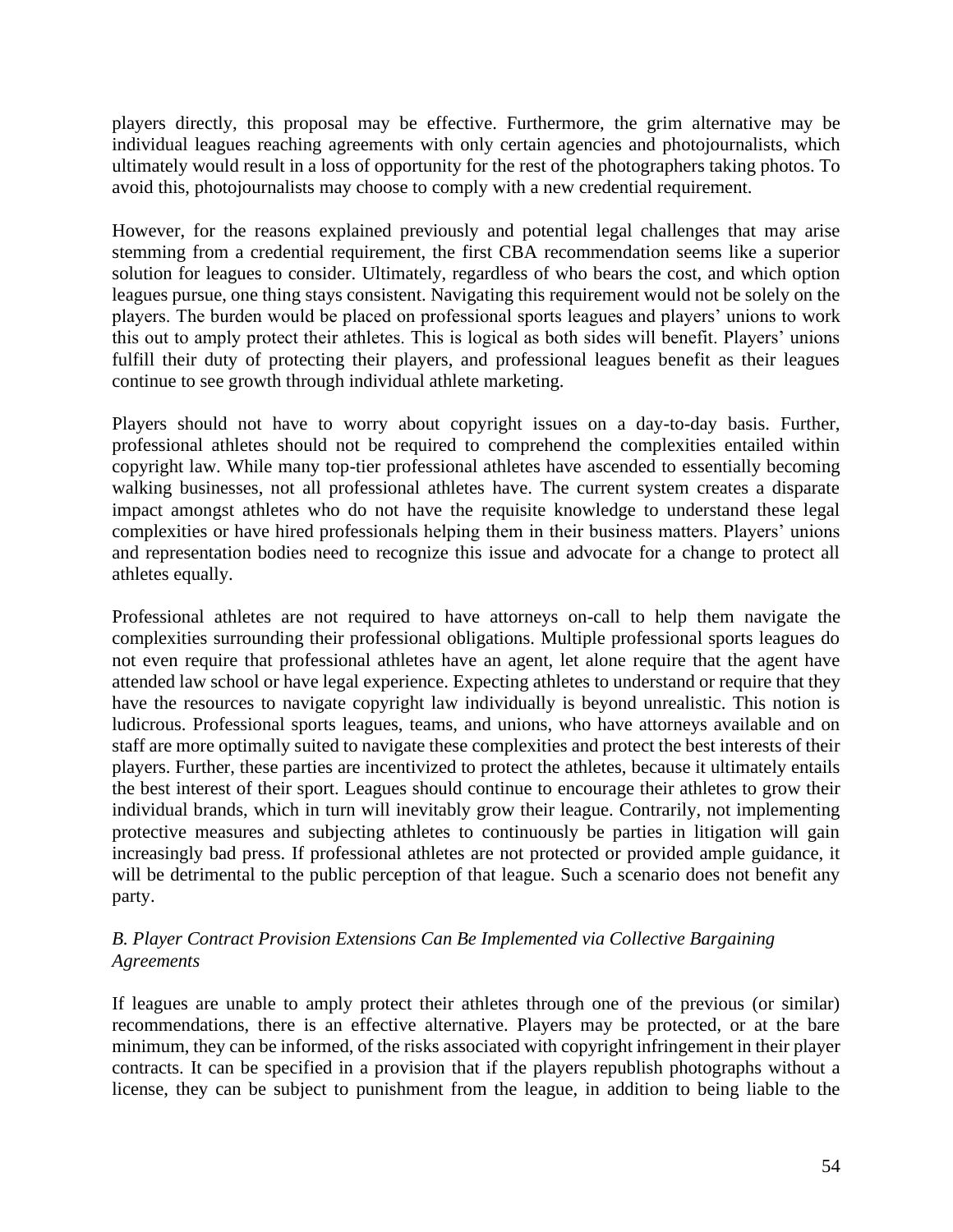photographer. To serve as an example of how this could be implemented in a professional sports league contract, staying in sequence with the narrative of this note, it seems fitting to analyze the NBA.

The NBA CBA entails a provision which states that each player and the team by which they are employed shall enter into a uniform players' contract.<sup>105</sup> In theory, it seems like a feasible implementation to have this uniform contract add a provision that outlines the rules and requirements if a player wants to repost images they find on the internet. The requirement could be as simple as filing a waiver with the players' union. At this point, the players' union could then explore the opportunity of licensing the image from the photographer for the player. Alternatively, the players' union may inform the players of the necessary steps they must follow in an attempt to obtain a license to the photograph from a photographer.

Adding this section in each player's contract would ensure that agents, and their players are familiar with the risks associated with copyright infringement. Such a provision can educate these parties and serve as a resource as to how they can navigate this unfamiliar territory.

## *C. Federal Legislation May Provide a Solution to Issues Regarding an Individuals Publicity*

Federal legislation regarding the right of publicity would also ultimately solve this issue. There are three main compelling reasons why federal legislation is practical. The right of publicity includes similarities to unfair competition law. Further, it contains similarities to trademark law. Lastly, creating federal standards would ensure uniformity.

While there is no federal statute that protects an individual's right of publicity, evidence including the fact that unfair competition law recognizes similar statutory rights may be compelling. These similar rights which are recognized in unfair competition law including protections against false endorsement and affiliations may serve as persuasive evidence that formally drafting a federal right of publicity is concurrent with past congressional intentions.

Further evidence that protecting an individual's right of publicity is in alignment with federal policies can be demonstrated through analyzing trademark law. In trademark law, a person has the ability to protect their name or likeness. A person can do this through proper trademark use, or through formal registration. The right of publicity is concurrent with this sort of protection, but depending on legislation, may add additional necessary layers of security. Additionally, the international trademark association supports the movement to create uniform rights of publicity, including the enactment of a federal right of publicity law in the United States.<sup>106</sup>

Lastly, many states have a form of either statutory or case law that protects an individual's right of publicity. Creating uniform federal standards would help provide clarity. This level of clarity in our present world which includes a digital age is growingly imperative. Extensive amounts of individual information regarding celebrity's, and their publicity, is continuously published online.

<sup>105</sup> NATIONAL BASKETBALL ASSOCIATION, *Collective Bargaining Agreement*, *supra* note 58.

<sup>106</sup> *Right of Publicity*, INT'L TRADEMARK ASS'N, https://www.inta.org/topics/right-of-publicity/ (last visited Mar. 25, 2021).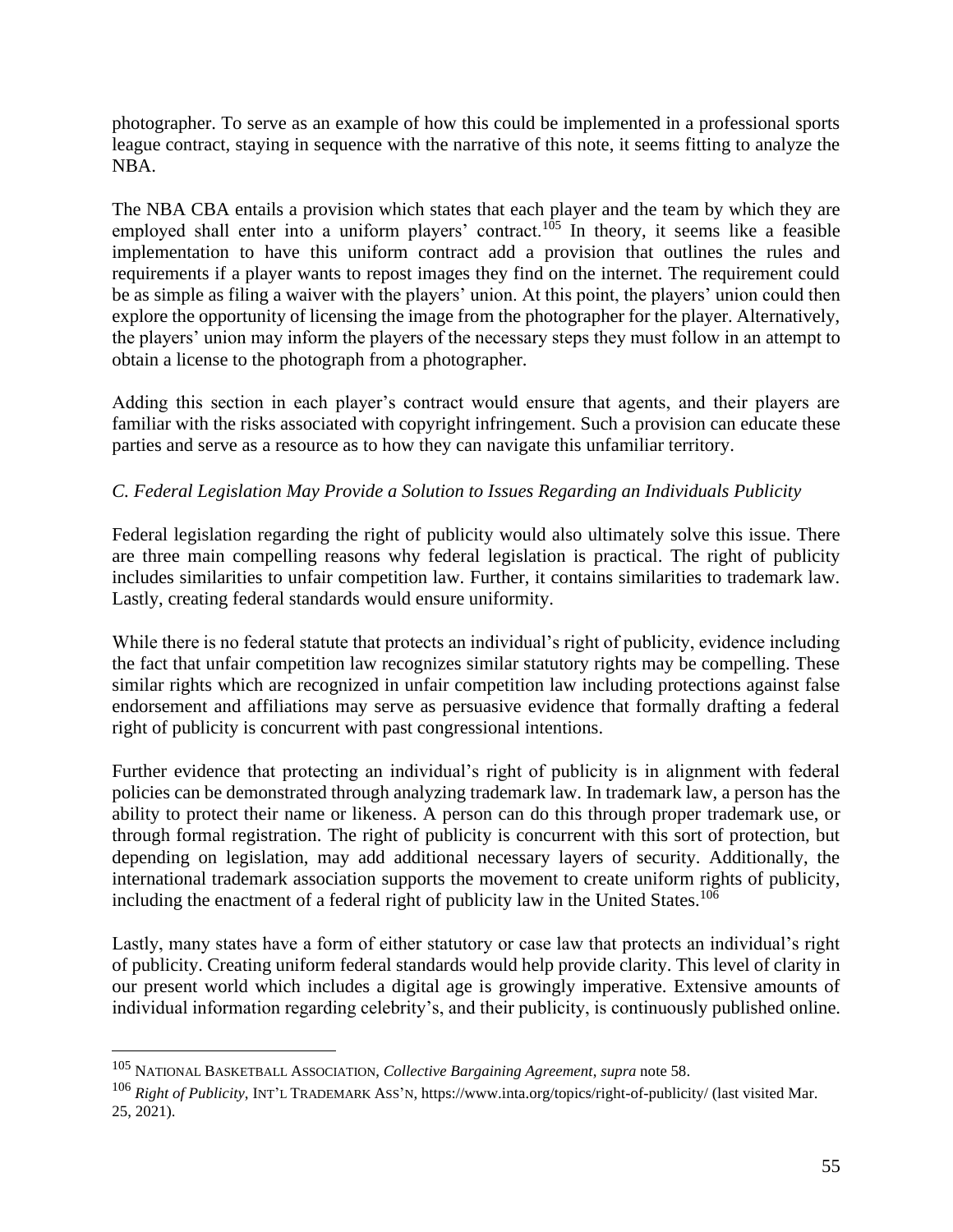The internet knows minimal limitations and inevitably transcends state lines, magnifying the usefulness a uniform standard would provide.

#### *D. A Deeper Thought: What Is Next If Changes In CBAs Are Implemented?*

After analyzing these specific concerns and disputes, it seems addressing them in CBAs may be the most feasible. However, if the changes discussed in the first recommendation to CBAs are implemented, what would come next? Some may view this as protecting athletes, while others may view it as limiting professional photographers. Regardless, one may wonder if a change like this could lead to the opening of a new floodgate; could this change lead to fans being impacted?

To what extent can leagues and teams place contractual restrictions on fans' use of their own devices to generate and post content? Would leagues want to do this? Would leagues need to do this?

In conclusion, leagues may want to consider how new rules may impact the way fans interact with their games. The ultimate goal should be protecting athletes, while also trying to grow their sport. Limiting fans from having the ability to share and reshare content would hinder the objective of growing the sport. Leagues may want to carefully craft their rules to ensure they meet both of these objectives. It is essential that leagues achieve balance amongst what is in the best interest of their sport, while also protecting their athletes.

#### *VI. Conclusion*

The CBAs in professional sports were created to govern all athletes. Individuals like LeBron James and other athletes are subject to unclear and frustrating rules regarding their publicity. In the age of social media where athletes have the unique ability to drive their personal value through content and interactions online, additional scrutiny regarding their bargained-for rights in CBAs has grown necessary.

CBAs amongst professional sports leagues are best positioned to address this hazy and unsettled area for professional athletes. Implementing licensing agreements or providing clear policies for the respective parties to follow will avoid future conflicts including litigation between photojournalists and athletes. Federal legislation would also fulfill this void, amongst others, but compelling congressional action may prove costly, timely, and difficult. Further, legislation is not the only means to obtain the objective of this note, which is protecting athletes. Legislation may provide additional clarity for everyone else in the United States, but in the world of professional sports, CBAs govern and can provide sufficient protection.

Professional sports leagues in the United States have CBAs set to expire as follows: The National Football League in March 2021, Major League Baseball in December 2021, the United States Women's National Team in 2021<sup>107</sup>, the National Basketball Association at end of 2023-2024 season (mutual opt-out after 2022-2023 season), Major League Soccer in January 2025, the

<sup>&</sup>lt;sup>107</sup> As of April 2021, The National Women's Soccer League and NWSL Players Association began negotiations on the league's first Collective Bargaining Agreement.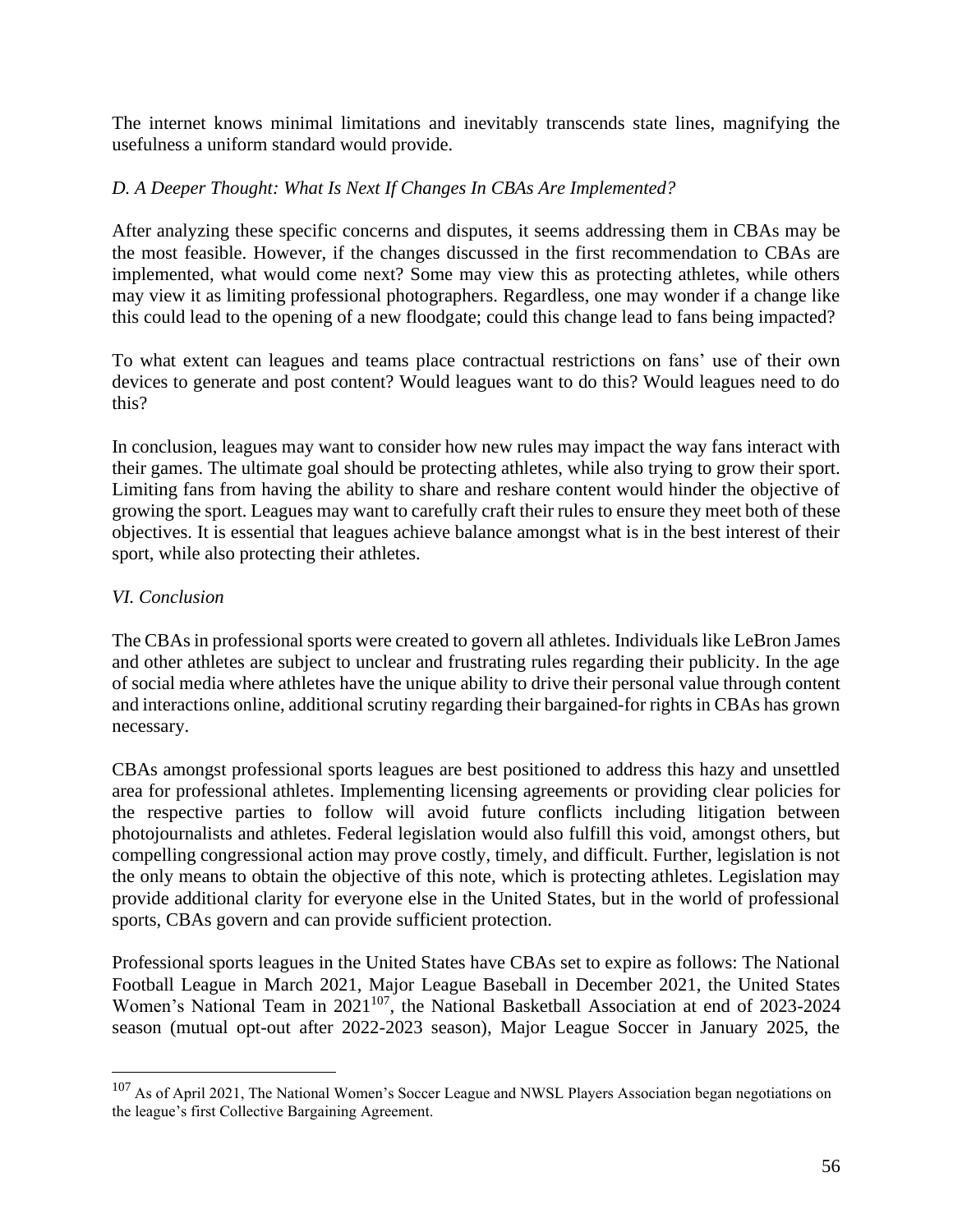National Hockey League following the 2025-2026 season, and the Women's National Basketball Association at the end of the 2027 season.

As some of these CBAs expire soon, and others over the coming years, professional leagues must seriously reconsider how to amply protect their athletes. Athletes are subjected to liability from potential copyright litigation arising from social media postings. These athletes should not be at legal risk by trying to grow their brands, engaging fans, and promoting themselves and their sport. If each league does not revisit its policies, we may see athletes refrain from posting to social media and engaging with fans out of fear of liability. If this happens, in turn, it will harm professional sports leagues. This will limit interactions with fans and be detrimental to league growth. Most importantly, this may limit the ability of athletes to connect with younger generations. As younger generations are increasingly online, it is vital to grow sports through the youth on this channel. Both players and leagues will benefit from focusing on finding a way to address these Instagram and other forms of social media issues. Professional athletes need this protection.